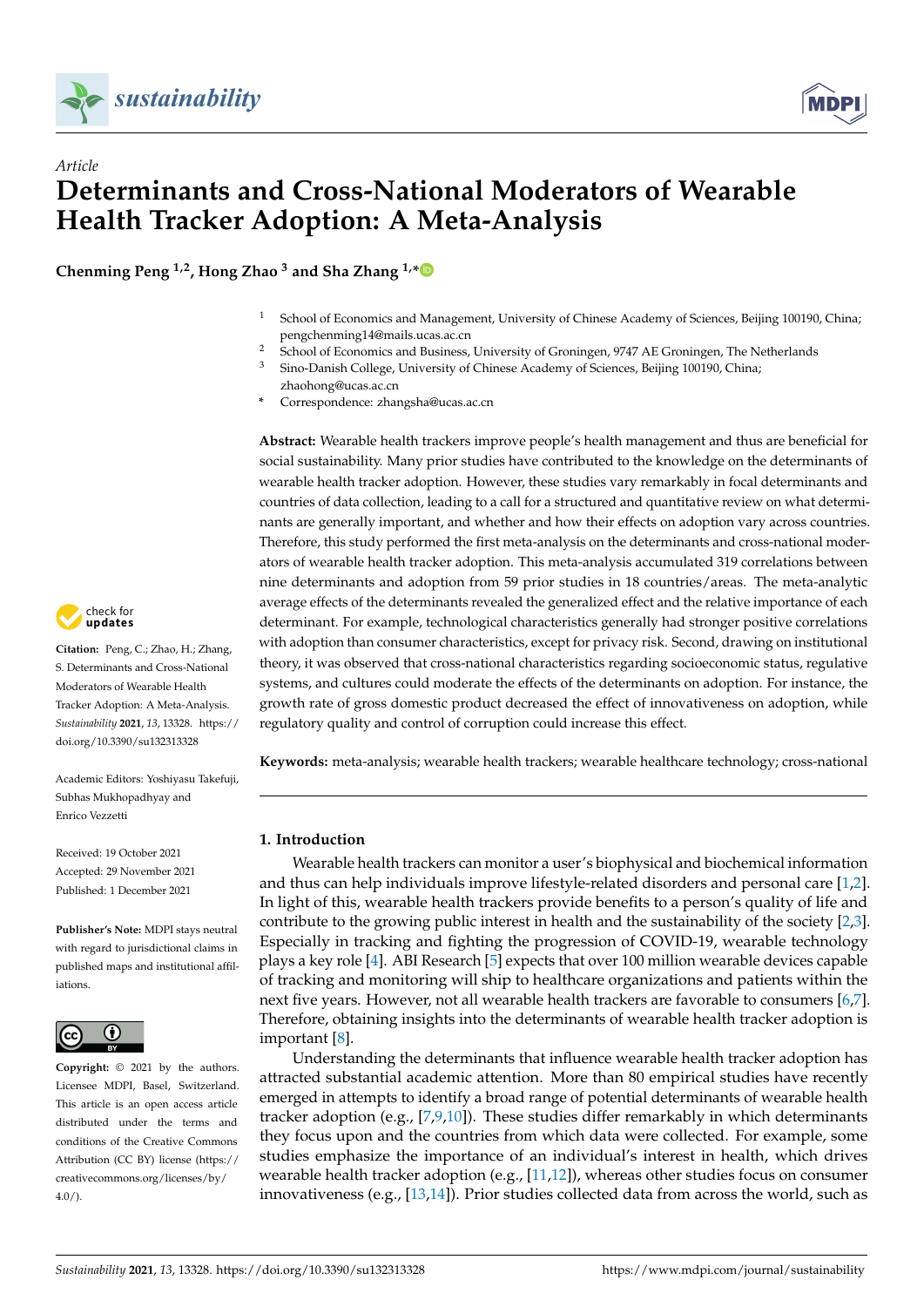in Asia (e.g., [\[15\]](#page-12-14)), in Europe (e.g., [\[16\]](#page-12-15)), in North America (e.g., [\[17\]](#page-12-16)), in South America (e.g., [\[18\]](#page-12-17)), and in Africa (e.g., [\[19\]](#page-12-18)).

The significant variances in the determinants focused upon and the countries from which data were collected raise multiple questions about wearable health tracker adoption, including the following: What determinants of wearable health tracker adoption are frequently identified in the literature? Globally, what determinants are the most influential in wearable health tracker adoption? Do the effects of the determinants on adoption change between countries? If so, what cross-national characteristics can explain the varying effects of these determinants? These questions are important since wearable health trackers have a global market and consumers around the world have different consumption beliefs and habits, and thus, practitioners and researchers should know what determinants they need to focus upon in different countries [\[6,](#page-12-5)[20,](#page-12-19)[21\]](#page-12-20). To answer these important questions, calls for empirical generalizations on wearable health tracker adoption across countries have been made (e.g., [\[6,](#page-12-5)[20,](#page-12-19)[21\]](#page-12-20)). This article, therefore, performed the first meta-analysis to provide a structured and quantitative review of the determinants and cross-national moderators of wearable health tracker adoption.

This study is divided into several sections. The authors initially introduce the theoretical background of the determinants and moderators of wearable health tracker adoption. Then, the authors explicate the methodologies. Subsequently, the results are presented. This paper closes with a discussion of theoretical, managerial, and future research implications.

#### **2. Proposed Model**

#### *2.1. Definition of Wearable Health Trackers*

In line with prior studies (e.g., [\[8,](#page-12-7)[22,](#page-12-21)[23\]](#page-13-0)), this study defines wearable health trackers as wearables that can be readily worn or attached anywhere on the body (mainly the wrist), which automatically track a user's various types of health information anytime and provide real-time feedback. Representative examples of wearable health trackers are fitness trackers (e.g., Jawbone, Fitbit, and Nike Fuel Band), smartwatches (e.g., Apple Watch and Samsung Galaxy Watch), smart rings (e.g., Oura and Motiv), and smart shoes (e.g., Garmin and Adapt BB). These trackers help users monitor their physical movements, sleeping patterns, heart rates and pulses, breathing, emotions and feelings, blood oxygen levels, glucose levels, and body temperatures based on a variety of sensors [\[8,](#page-12-7)[24,](#page-13-1)[25\]](#page-13-2).

# <span id="page-1-0"></span>*2.2. Determinants of Wearable Health Tracker Adoption*

Shown in Figure [1](#page-2-0) is the conceptual framework of this meta-analysis. To define the focal determinants of wearable health tracker adoption, this paper followed the three-step procedure used in prior meta-analyses (e.g., [\[26](#page-13-3)[–28\]](#page-13-4)). Specifically, first, this paper chose the correlations between determinants and wearable health tracker adoption as the effect sizes because correlations are the most common metric used to describe the relationship between determinants and wearable health tracker adoption. Additionally, correlations were widely accepted in prior meta-analyses as effect sizes (e.g., [\[26–](#page-13-3)[28\]](#page-13-4)). Second, in reviewing empirical studies that provide the effect sizes of the determinants of wearable health tracker adoption, this paper identified the determinants that have similar definitions but operate under different names, such as ease of use in Kim and Shin (2015) [\[10\]](#page-12-9) and effort expectancy in Talukder et al. (2020) [\[14\]](#page-12-13). Hence, this paper applied a single determinant definition (see Table [1\)](#page-2-1) to code existing research. Third, this paper included a determinant in the meta-analysis only if more than ten studies from at least five countries/areas offered a correlation between that determinant and wearable health tracker adoption. This strategy was recommended by prior meta-analyses (e.g., [\[26](#page-13-3)[,27\]](#page-13-5)) because requiring a minimum number of studies can ensure high-level empirical generalization [\[26,](#page-13-3)[27\]](#page-13-5) and requiring a minimum number of countries/areas provides validity for the cross-national moderator analyses [\[26](#page-13-3)[,27\]](#page-13-5).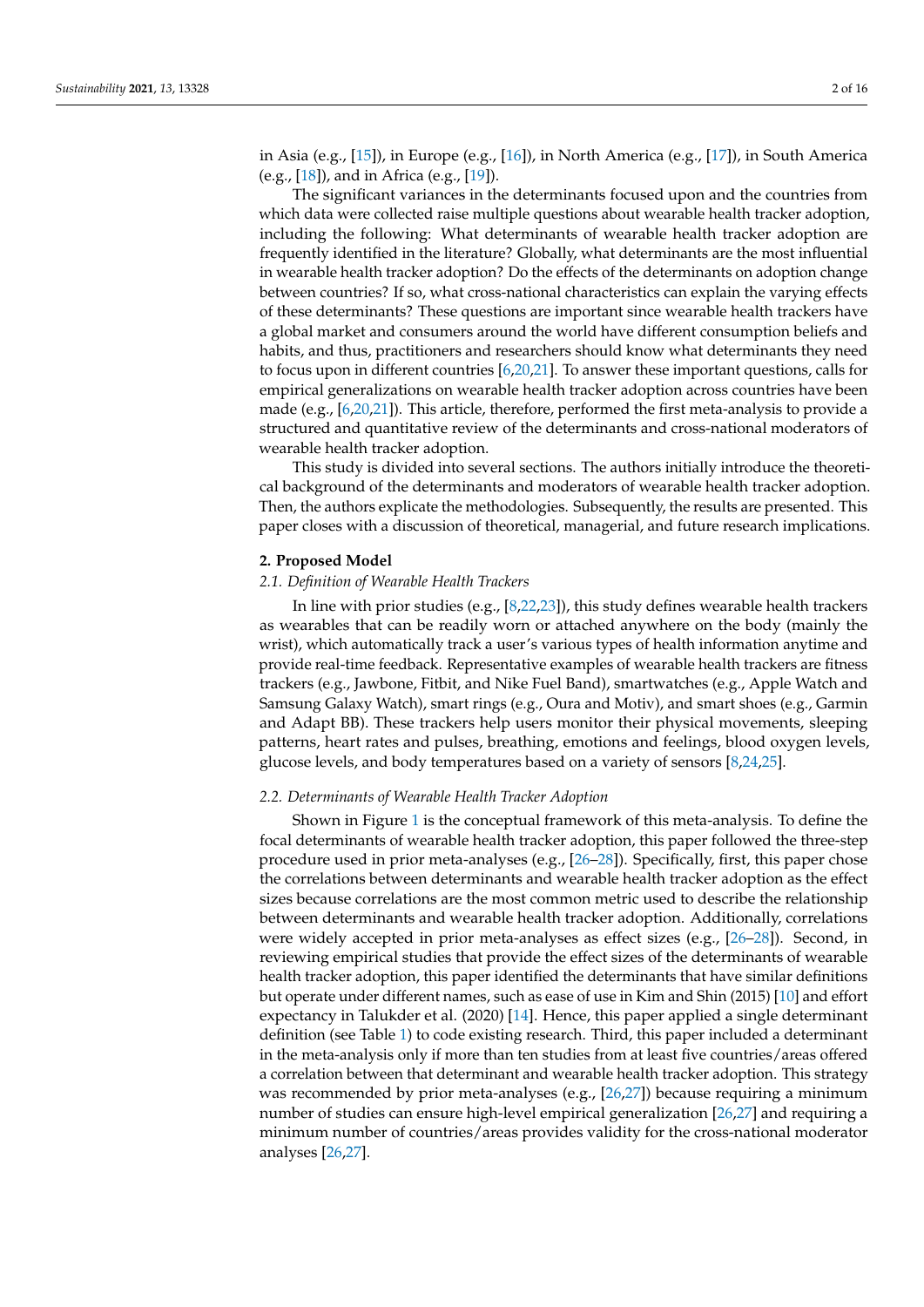<span id="page-2-0"></span>

smart product that can automatically collect personal data, is believed to believe distribution by influenced by influenced by influenced by influenced by  $\mathcal{L}_\mathcal{S}$ 



| Table 1. Constructs in the meta-analysis. |  |  |  |  |  |
|-------------------------------------------|--|--|--|--|--|
|-------------------------------------------|--|--|--|--|--|

<span id="page-2-1"></span>

| Constructs                          | <b>Definitions</b>                                                                                                            | Expected<br><b>Common Aliases</b><br><b>Effect</b> |                                                                                           | Exemplary<br>Papers |  |  |
|-------------------------------------|-------------------------------------------------------------------------------------------------------------------------------|----------------------------------------------------|-------------------------------------------------------------------------------------------|---------------------|--|--|
| Wearable health<br>tracker adoption | Attitude and behavioral intentions<br>towards a wearable health tracker                                                       |                                                    | Attitude towards wearable<br>health trackers and<br>adoption/purchase/<br>usage intention | [29, 30]            |  |  |
|                                     | Consumer characteristics                                                                                                      |                                                    |                                                                                           |                     |  |  |
| Behavioral control                  | A belief about the presence or absence of<br>requisite knowledge, resources,<br>and opportunities                             | Positive                                           | Self-efficacy and<br>facilitating conditions                                              | [14, 31]            |  |  |
| Innovativeness                      | Underlying predisposition of consumers<br>to try new products                                                                 | Positive                                           | Resistance to change (reversed<br>coding) and openness                                    | [32, 33]            |  |  |
| Social influence                    | Influence from a consumer's social<br>network on adopting a technology                                                        | Positive                                           | Subjective norms                                                                          | [18, 34]            |  |  |
| Interest in Health                  | The degree to which a consumer is<br>interested in improving or<br>maintaining health                                         | Positive                                           | Health belief, vulnerability<br>(reversed coding), and severity<br>(reversed coding)      | [32, 35]            |  |  |
| Technological characteristics       |                                                                                                                               |                                                    |                                                                                           |                     |  |  |
| Usefulness                          | The degree to which using a technology is<br>beneficial to users' tasks                                                       | Positive                                           | Performance expectancy and<br>functionality                                               | [10, 36]            |  |  |
| Ease of use                         | The degree to which using a technology is<br>free of effort                                                                   | Positive                                           | Effort expectancy and<br>convenience                                                      | [15, 37]            |  |  |
| Compatibility                       | The extent to which a technology is<br>perceived as consistent with one's existing<br>values, past experiences, and lifestyle | Positive                                           |                                                                                           | [38, 39]            |  |  |
| Enjoyment                           | The degree to which using a technology<br>is enjoyable                                                                        | Positive                                           | Hedonic motivation, affective<br>quality, and emotional value                             | [40, 41]            |  |  |
| Privacy risk                        | The risk of a technology's misusing a<br>consumer's personal information                                                      | Negative                                           | Insecurity                                                                                | [42, 43]            |  |  |

Table [1](#page-2-1) presents the definition of each determinant, its expected main effect on wearable health tracker adoption, common aliases, and exemplary papers. These exemplary papers have already detailed the theoretical background for the expected main effects, so this work did not explicate the theoretical explanation behind the main effects, especially given that the main goal was to derive global empirical generalizations of these determinants.

The antecedents identified can be broadly categorized as consumer characteristics and technological characteristics. Consumer characteristics capture the personal psychographics of a potential adopter of wearable health trackers. Many studies focus particularly on behavioral control, innovativeness, and social influence. Moreover, since wearable health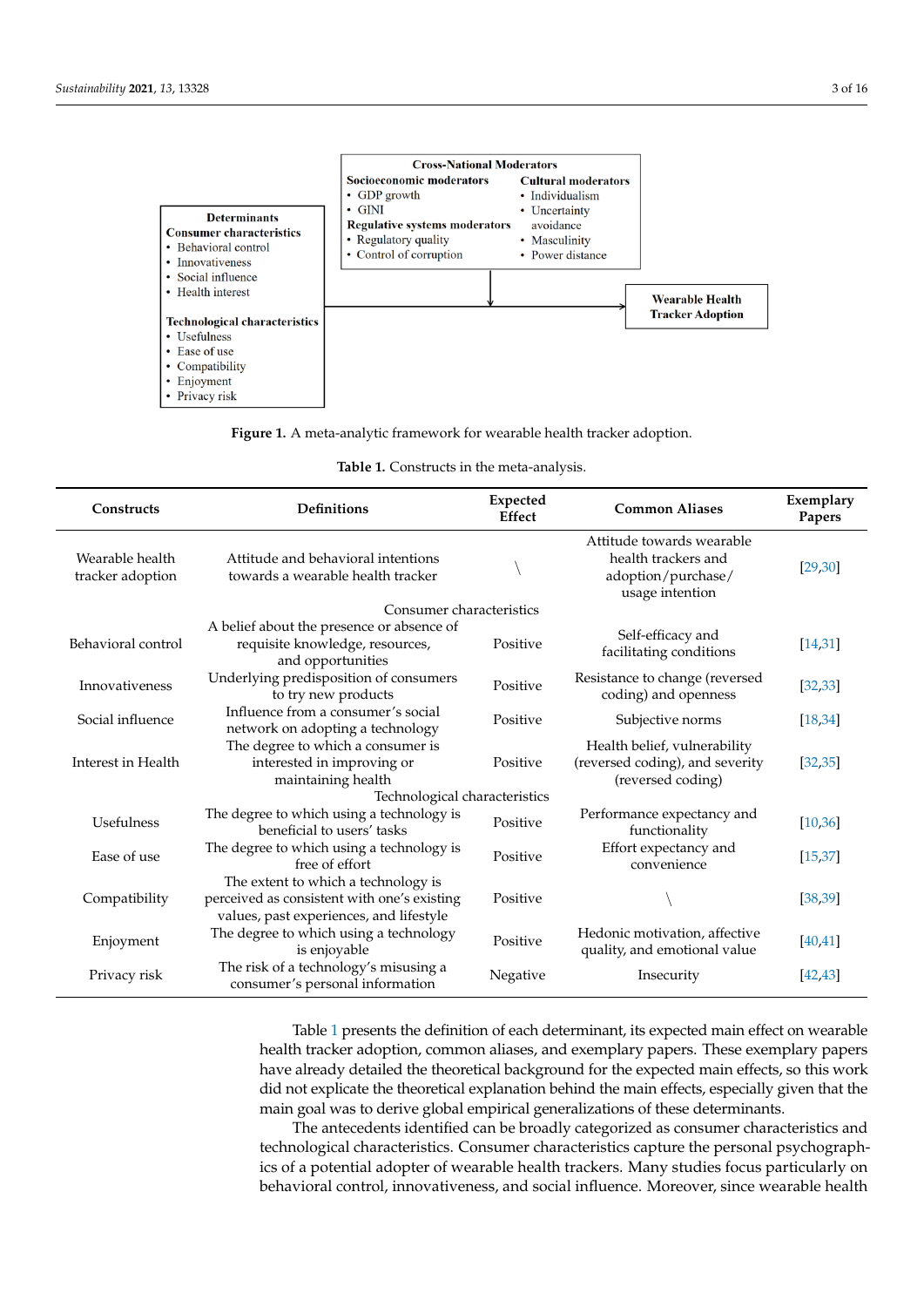trackers aim to help users manage their health, prior research argues that the interest of (potential) adopters in health should influence their adoption of wearable health trackers.

The technological characteristics refer to the attributes that consumers use to assess a wearable health tracker. These attributes cover both perceived benefits and perceived costs of using wearable health trackers. Frequently examined benefits include usefulness, ease of use, compatibility, and enjoyment. The adoption of wearable health trackers, as a smart product that can automatically collect personal data, is believed to be influenced by privacy risks.

# *2.3. Cross-National Moderators of Wearable Health Tracker Adoption*

This paper examined how the effects of determinants on wearable health tracker adoption may change across countries through an institutional perspective. An institution is defined as a set of formal regulations and informal restraints that guide political, economic, and social activities in order to maintain order and safety within a society [\[44\]](#page-13-21). Building on the definition of institutions, Burgess and Steenkamp (2006) [\[45\]](#page-13-22) proposed three dimensions to characterize a society: socioeconomic, cultural, and regulative systems. Burgess and Steenkamp (2006) [\[45\]](#page-13-22) further suggested that it is important to investigate whether empirical findings have strong cross-national generalizability by considering the moderating roles of three institutional dimensions.

Institutions regulate human activities, formulate laws, and encourage beliefs and behaviors that are aligned with shared priorities [\[46\]](#page-13-23). Consequently, institutional contexts shape people's consumption beliefs and habits and, in turn, determine the way in which consumers assess firms and their products [\[45,](#page-13-22)[47\]](#page-13-24). In light of this, this paper adopted institutional theory to explore whether the characteristics of socioeconomic, cultural, and regulative systems can influence the effects of the determinants of wearable health tracker adoption.

Following prior international studies (e.g., [\[26\]](#page-13-3)), this paper utilized two main important economic indexes to capture socioeconomic status: GDP growth rate and income inequality measured by GINI coefficients. Furthermore, two important features of national regulative systems are regulatory quality and control of corruption [\[26\]](#page-13-3), which were introduced into the framework. Regulatory quality refers to "the ability of the government to formulate and implement sound policies and regulations that permit and promote private sector development" [\[26\]](#page-13-3); control of corruption captures the presence of institutional structures that can prevent bribery and misuse of the power [\[26\]](#page-13-3).

Finally, this paper applied Hofstede's (2001) [\[48\]](#page-13-25) cultural framework to measure the differences among cultural systems, which is the most popular structure used to characterize cultural differences. There are four main Hofstede's cultural dimensions: individualism (i.e., the extent to which people are expected to be self-reliant and distant from others), uncertainty avoidance (i.e., societal tolerance of ambiguity or the unknown), masculinity (i.e., societal preference for masculine values, such as competitiveness), and power distance (i.e., the extent to which members of a society accept unequal distributions of power).

The usage of an institutional view yields substantive cross-national characteristics, which allows for a comprehensive analysis on how and whether the relationship between determinants and wearable health tracker adoption varies across countries. Considering such a large number of moderating effects in the framework, this paper did not theorize each effect. Instead, this work empirically examined these moderating effects in an exploratory way.

# **3. Methodology**

#### *3.1. Database Development*

Literature search. Drawing on several recent qualitative literature reviews related to wearable health trackers (e.g., [\[8,](#page-12-7)[20](#page-12-19)[,24](#page-13-1)[,49\]](#page-13-26)), this paper generated a broad set of search items: ("wearable fitness" or "fitness wearable" or "wearable activity" or "activity wearable" or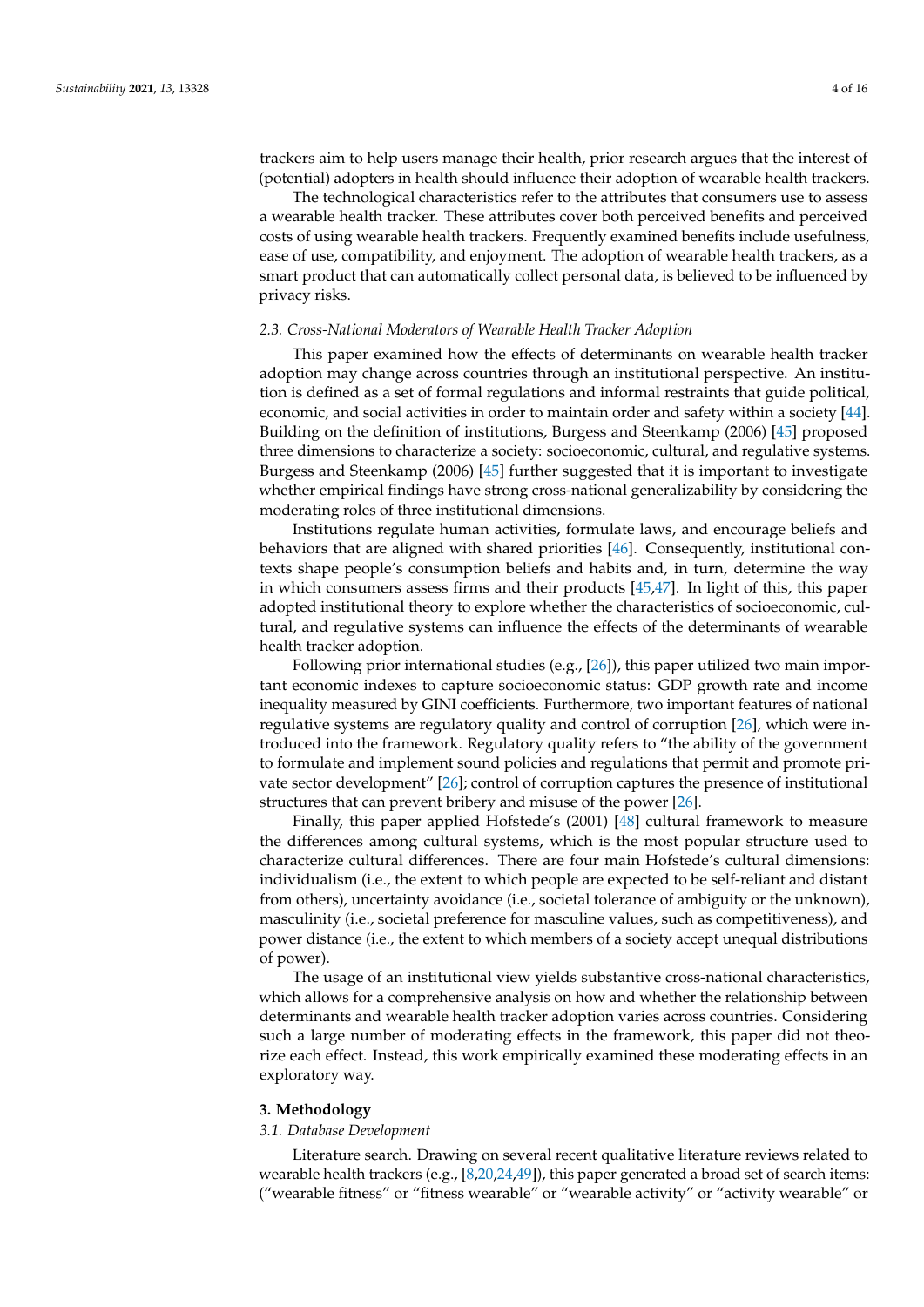"sports wearable" or "wearable sports" or "fitness tracker" or "activity tracker" or "fitness trackers" or "activity trackers" or "smartwatch" or "smartwatches" or "smart watch" or "smart watches" or "wearable healthcare" or "healthcare wearable") and (acceptance or adoption or purchase). With these search terms, this meta-analysis searched for relevant studies from various pertinent electronic databases, including Web of Science, Academic Search Premier, Business Source Premier, Medline, PsycINFO, and Google Scholar. The search efforts were completed in December 2020. Subsequently, one author and one research assistant independently screened the literature.

Coding of variables. This paper followed a seven-step process to build a database from the relevant papers identified. First, this work classified the determinants and wearable health tracker adoption measures based on the definitions in Table [1.](#page-2-1) As discussed in Section [2.2,](#page-1-0) following prior meta-analyses (e.g., [\[26,](#page-13-3)[27\]](#page-13-5)), this paper selected the correlations as the effect sizes and only focused on determinants with effect sizes presented in over ten studies from at least five countries/areas. Second, this article collected the measure reliabilities of each variable from the papers. Third, this work identified the countries and years from which data were collected in the papers. If some papers did not provide when they collected the data, this study followed prior meta-analyses (e.g., [\[50\]](#page-13-27)) and used the publication year minus two years. Two years is the average difference between the year of data collection and the publication year across papers. Fourth, using the countries and years from which data were collected, this paper referenced secondary sources (e.g., the World Bank and Hofstede's cultural database) to gather moderator data (see Table [2\)](#page-4-0). Fifth, if there were missing values in the time-varying moderators (e.g., GDP growth), this paper used the data closest to that date. Sixth, if the data in prior studies were collected in multiple countries, this paper accepted the average value of those involved countries. Finally, after the abovementioned steps, if a variable still had missing values, this paper adopted average values.

<span id="page-4-0"></span>

| <b>Moderators</b>     | <b>Definitions</b>                                                                            | Data Sources             |
|-----------------------|-----------------------------------------------------------------------------------------------|--------------------------|
|                       | Socioeconomic moderators                                                                      |                          |
| GDP growth            | The gross domestic product (GDP) growth rate                                                  | data.worldbank.org       |
| <b>GINI</b>           | The degree of income inequality $(0-1)$                                                       | data.worldbank.org       |
|                       | Regulative systems moderators                                                                 |                          |
| Regulatory quality    | Capability of the government to enact and implement policies<br>and regulations $(-2.5, 2.5)$ | databank.worldbank.org   |
| Control of corruption | The degree of limiting public power for private gains $(-2.5, 2.5)$<br>Culture moderators     | databank.worldbank.org   |
| Individualism         | The degree of being self-reliant and distant from others (0-100)                              | www.hofstede-insight.com |
| Uncertainty avoidance | The degree of avoiding the unknown and risk (0-100)                                           | www.hofstede-insight.com |
| Masculinity           | The degree of preferring masculine values (0-100)                                             | www.hofstede-insight.com |
| Power distance        | The degree of accepting unequal distributions of power $(0-100)$                              | www.hofstede-insight.com |
|                       | Note: all data accessed on 10 January 2021.                                                   |                          |

**Table 2.** Moderators included in the meta-analysis.

#### *3.2. Meta-Analytical Calculations*

Consistent with previous meta-analyses (e.g., [\[51\]](#page-13-28)), this paper first adjusted the correlations for measurement error by dividing a correlation by the square root of the scale reliabilities of the two variables involved in that correlation. If two corrected correlations were larger than one, they were excluded. Next, this paper transformed the reliabilitycorrected correlations using Fisher's Z formula:  $0.5\ln((1 + r)/(1 - r))$ , where r refers to an adjusted correlation. After that, this paper performed the meta-analysis using hierarchical linear modeling [\[52\]](#page-13-29), which can account for the dependency of multiple effect sizes in the same study. The estimated model is as follows:

$$
Z_{ij}^{m} = \alpha_0^{m} + \alpha_k^{m} X_{k,ij}^{m} + \mu_j^{m} + \varepsilon_{ij}^{m} + \nu_{ij}^{m}, \qquad (1)
$$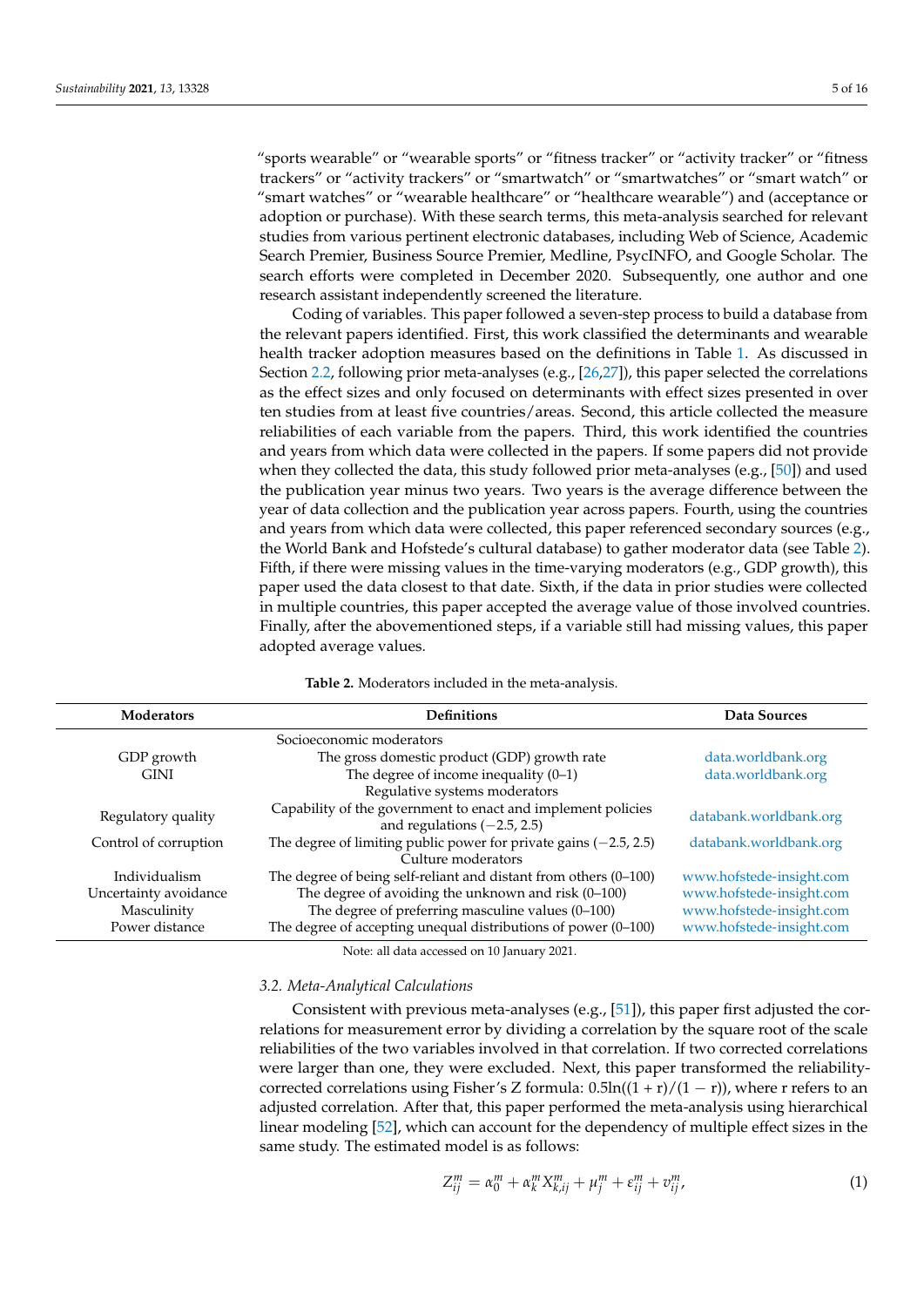where  $Z_{ij}^m$  is the *i*-th Z effect size of *m*-th determinant from study *j*,  $\alpha_0^m$  is the intercept,  $\alpha_k^m$  is the parameter estimate of the *k*-th cross-national moderator  $X_{k, i j'}^m$ ,  $\mu_j^m$  indicates the betweenstudy error term,  $\varepsilon_{ij}^m$  represents the between-effect size within-study error term, and  $v_{ij}^m$ is the sampling error. This paper estimated this model using the maximum likelihood method because it yields robust, efficient, and consistent estimates [\[53\]](#page-13-30). The estimation was operated with the package metafor in R [\[54\]](#page-13-31).

With the framework of hierarchical linear modeling, this paper conducted two steps for each of the focal determinants separately. First, this paper estimated the intercept  $\alpha_0^m$  without introducing moderators into Equation (1). In that case, the estimated  $\alpha_0^m$  is exactly the average Z effect size of the *m*-th determinant. This paper then computed the average correlation between the *m*-th determinant and wearable health tracker adoption by transforming this estimated Z coefficient back to a correlation based on Fisher's Z formula. The computed average correlation represents the average effect of the *m*-th determinant. Second, this paper performed simple moderator analyses by adding each cross-national moderator in turn into Equation (1). For example, to estimate the moderating effect of GDP growth rate for the *m*-th determinant, this paper only introduced the GDP growth rate into Equation (1) without any other moderators. This simple moderator analysis was suggested for the case where the number of effect sizes for a determinant was not much larger than the number of moderators of interest [\[26\]](#page-13-3). Notably, this paper adopted four cut-off *p*-values (i.e.,  $^+p < 0.1$ ;  $^*p < 0.05$ ;  $^{**}p < 0.01$ ;  $^{***}p < 0.001$ ) to indicate the different significance levels of the estimates.

#### **4. Results**

# *4.1. Database Description*

The database search yielded 566 records (see Figure [2\)](#page-5-0). After removing duplicates, 384 unique records remained. Then, one author and one research assistant independently screened the title and abstract and identified the same 104 relevant papers. Furthermore, the author and the assistant read the full text of each paper and found 50 papers that provided effect sizes for the focal determinants (see Table [3\)](#page-6-0).

<span id="page-5-0"></span>

**Figure 2.** Data collection process. **Figure 2.** Data collection process.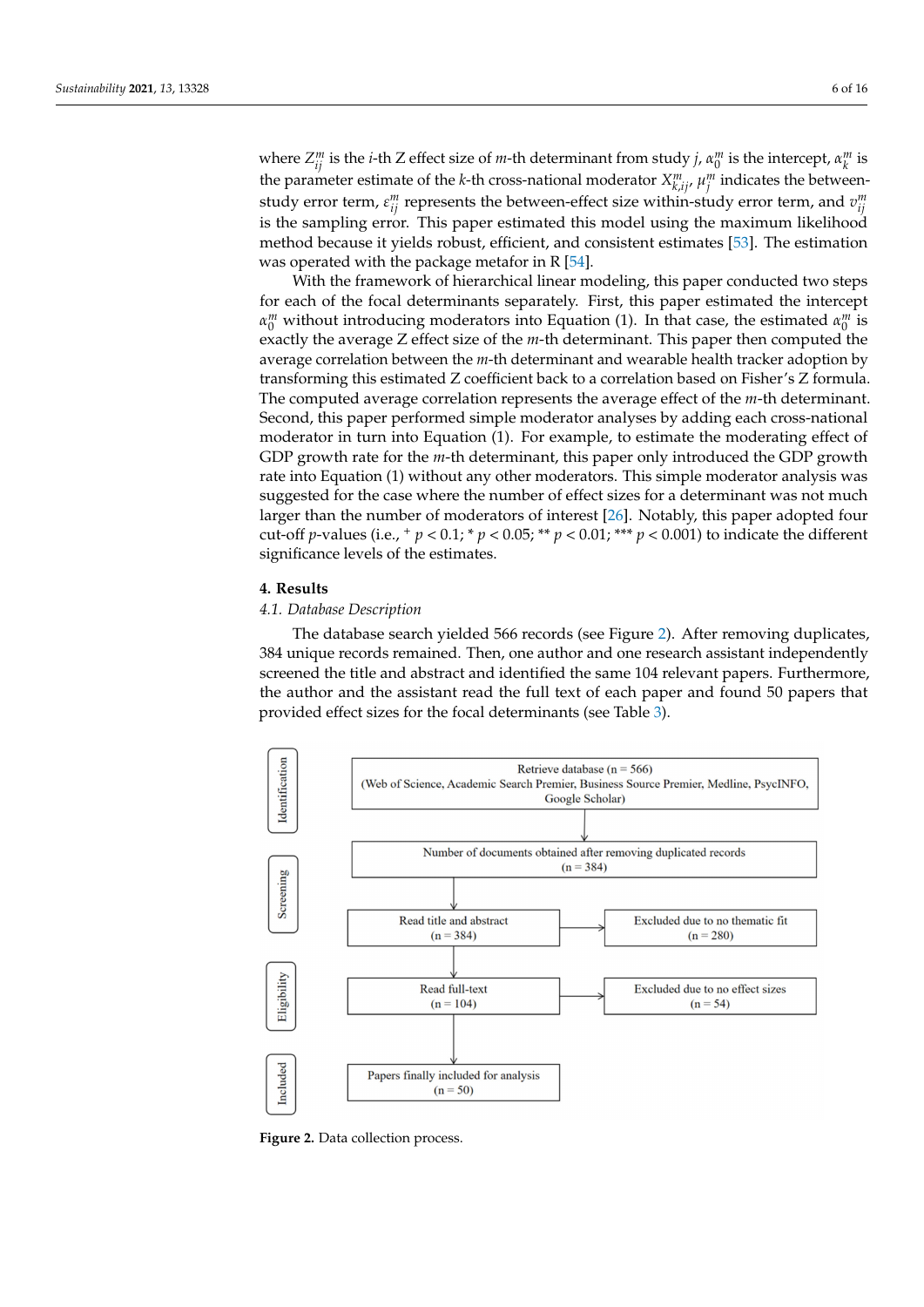<span id="page-6-0"></span>

| Reference<br>Number                      | Authors                                                 | Year         | Sample Size                                 | Determinants<br>Included <sup>1</sup> | Countries/Areas            |  |  |
|------------------------------------------|---------------------------------------------------------|--------------|---------------------------------------------|---------------------------------------|----------------------------|--|--|
| [19]                                     | Adebesin and Mwalugha                                   | 2020         | 232                                         | 9                                     | Kenya and South Africa     |  |  |
| [32]                                     | Asadi et al.                                            | 2019         | 178                                         | 2, 4, 5, 6, 7                         | Malaysia                   |  |  |
| $\overline{[55]}$                        | Barbu, Militaru, and Savu                               | 2020         | 52 (male sample)                            | 2, 3, 5, 6, 7, 8                      | Romania                    |  |  |
| [55]                                     | Barbu, Militaru, and Savu                               | 2020         | 52 (female sample)                          | 2, 3, 5, 6, 7, 8                      | Romania                    |  |  |
| $\overline{[56]}$                        | Baudier, Ammi, and Wamba                                | 2020         | 1197                                        | 3, 5, 6, 8                            | U.S.                       |  |  |
| [57]                                     | Beh et al.                                              | 2021         | 271                                         | 1, 3, 4, 5, 6, 8                      | Malaysia                   |  |  |
| [58]                                     | Bölen                                                   | 2020         | 348                                         | 5                                     | Turkey                     |  |  |
| [6]                                      | Cheung et al.                                           | 2019         | 171                                         | 2, 4, 5, 9                            | Hong Kong                  |  |  |
| [59]<br>[60]                             | Cheung, Leung, and Chan                                 | 2020<br>2018 | 211<br>1500                                 | 2, 5, 6, 9<br>5, 6, 7                 | Hong Kong                  |  |  |
| $\overline{1}3\overline{1}$              | Choe and Noh<br>Choi and Kim                            | 2016         | 562                                         | 2, 5, 6, 7, 8                         | South Korea<br>South Korea |  |  |
| [41]                                     | Choi, Hwang, and Lee                                    | 2017         | 120                                         | 3, 4, 5, 6, 8, 9                      | U.S.                       |  |  |
| [61]                                     | Choi, Ko, and Lee                                       | 2018         | 248                                         |                                       | South Korea                |  |  |
| $[62]$                                   | Chuah et al.                                            | 2016         | 226                                         | $\frac{5,8,9}{5,6}$                   | Malaysia                   |  |  |
|                                          | Dutot, Bhatiasevi, and                                  |              |                                             |                                       |                            |  |  |
| $[40]$                                   | Bellallahom                                             | 2019         | 124                                         | 5, 6, 8                               | China                      |  |  |
| $[40]$                                   | Dutot, Bhatiasevi, and<br>Bellallahom                   | 2019         | 206                                         | 5, 6, 8                               | Thailand                   |  |  |
| $[40]$                                   | Dutot, Bhatiasevi, and<br>Bellallahom                   | 2019         | 116                                         | 5, 6, 8                               | France                     |  |  |
| $[12]$                                   | Gao, Li, and Luo                                        | 2015         | 232 (fitness<br>information tracker)        | 1, 3, 4, 5, 6, 8, 9                   | China                      |  |  |
| $[12]$                                   | Gao, Li, and Luo                                        | 2015         | 230 (medical<br>information tracker)        | 1, 3, 4, 5, 6, 8, 9                   | China                      |  |  |
| [63]                                     | Gao, Zhang, and Peng                                    | 2016         | 180                                         | 5, 6, 7                               | China                      |  |  |
| $[38]$                                   | Ghazali et al.                                          | 2020         | 155 (sample with<br>high satisfaction)      | 3, 6, 7                               | Malaysia                   |  |  |
| $[38]$                                   | Ghazali et al.                                          | 2020         | 153 (sample with low<br>satisfaction)       | 3, 6, 7                               | Malaysia                   |  |  |
| [64]                                     | Gupta et al.                                            | 2020         | 684                                         | 5                                     | India                      |  |  |
| $[33]$                                   | Hsiao                                                   | 2017         | 170 (adopters of<br>smartwatches)           | 2, 6, 7                               | Taiwan                     |  |  |
| $[33]$                                   | Hsiao                                                   | 2017         | 170 (non-adopters of<br>smartwatches)       | 2, 6, 7                               | Taiwan                     |  |  |
| [65]                                     | Hsiao and Chen                                          | 2018         | 260                                         | 5, 6, 8                               | Taiwan                     |  |  |
| [66]                                     | Kao, Nawata, and Huang                                  | 2019         | 226                                         | 2, 3, 5, 6                            | Taiwan                     |  |  |
| [67]                                     | Kim                                                     | 2016         | 200                                         | 1, 5, 6, 8                            | South Korea                |  |  |
| $\left[42\right]$                        | Kim and Chiu                                            | 2019         | 247                                         | 2, 5, 6, 9                            | South Korea                |  |  |
| [10]                                     | Kim and Shin                                            | 2015         | 363                                         | 5, 6, 8                               | South Korea                |  |  |
| [68]                                     | Kranthi and Ahmed                                       | 2018         | 386                                         | 1, 2, 3, 5, 6, 8                      | India                      |  |  |
| [69]                                     | Lee                                                     | 2021         | 409                                         | 3, 5, 6, 8                            | U.S.                       |  |  |
| $[31]$                                   | Lee and Lee                                             | 2018         | 369 (sample aware of<br>fitness trackers)   | 1, 2, 3, 4                            | South Korea                |  |  |
| $[31]$                                   | Lee and Lee                                             | 2018         | 247 (sample unaware<br>of fitness trackers) | 1, 2, 3, 4                            | South Korea                |  |  |
| $[43]$                                   | Li et al.                                               | 2016         | 333                                         | 2, 5, 9                               | China                      |  |  |
| $[39]$                                   | Li et al.                                               | 2019         | 146                                         | 1, 3, 5, 6, 7                         | China                      |  |  |
| [34]<br>Ī70Ī                             | Lunney, Cunningham, and Eastin<br>Naglis and Bhatiasevi | 2016<br>2019 | 206<br>452                                  | 3, 5, 6<br>1, 5, 6, 7, 8              | U.S.<br>Thailand           |  |  |
| $[71]$                                   | Nascimento, Oliveira, and Tam                           | 2018         | 574                                         | 5, 6, 8                               | U.S.                       |  |  |
| $[72]$                                   | Niknejad et al.                                         | 2020         | 100                                         | 1, 3, 5, 6, 8, 9                      | Malaysia                   |  |  |
|                                          | Ogbanufe and Gerhart                                    | 2018         | 295                                         | 5, 6                                  | U.S.                       |  |  |
| $\begin{bmatrix} 37 \\ 73 \end{bmatrix}$ | Pal, Funilkul, and Vanijja                              | 2020         | 312                                         | 3, 5, 8, 9                            | Thailand                   |  |  |
| $[74]$                                   | Papa et al.                                             | 2020         | 273                                         | 5, 6, 9                               | India                      |  |  |
| $[17]$                                   | Paré, Leaver, and Bourget                               | 2018         | 580                                         | 5, 6                                  | Canada                     |  |  |
| $[75]$<br>$[16]$                         | Park, Kim, and Kwon<br>Reith et al.                     | 2016<br>2020 | 877<br>582                                  | 1, 2, 5, 6<br>3, 5, 6, 9              | South Korea<br>Germany     |  |  |
| $[18]$                                   | Reyes-Mercado                                           | 2018         | 176 (adopters of<br>fitness wearables)      | 1, 3, 5, 6                            | Mexico                     |  |  |
| $[18]$                                   | Reyes-Mercado                                           | 2018         | 187 (non-adopters of<br>fitness wearables)  | 3, 5, 6                               | Mexico                     |  |  |
| $[76]$                                   | Sergueeva, Shaw, and Lee                                | 2020         | 277                                         | 1, 3, 4, 5, 8, 9                      | U.S.                       |  |  |
| $[36]$                                   | Song, Kim, and Cho                                      | 2018<br>2019 | 236<br>392                                  | 1, 5<br>1, 2, 3, 5, 6, 7, 8           | U.S.<br>China              |  |  |
| $\left[15\right]$<br>[14]                | Talukder et al.<br>Talukder et al.                      | 2020         | 325                                         | 1, 2, 3, 5, 6, 8                      | China                      |  |  |
| [77]                                     | Tsai et al.                                             | 2020         | 81                                          |                                       | Taiwan                     |  |  |
|                                          | Wang and Hsu                                            | 2019         | 432                                         | $\frac{2,5,6}{5,8}$                   | China                      |  |  |
| [29]<br>[78]                             | Wang et al.                                             | 2020         | 406                                         | 1, 3, 5, 6                            | China                      |  |  |
| [79]                                     | Wu et al.                                               | 2020         | 254                                         | 8                                     | China                      |  |  |
| $\left[30\right]$                        | Wu, Wu, and Chang                                       | 2016         | 212                                         | 3, 6, 7, 8                            | Taiwan                     |  |  |
| $\begin{bmatrix} 35 \\ 35 \end{bmatrix}$ | Zhang et al.                                            | 2017         | 197 (male sample)                           | 2, 4, 5, 6, 9                         | China                      |  |  |
|                                          | Zhang et al.                                            | 2017         | 239 (female sample)                         | 2, 4, 5, 6, 9                         | China                      |  |  |

**Table 3.** Articles included in the meta-analysis.

Note:  $^1$  determinants included in the study: 1. behavioral control; 2. innovativeness; 3. social influence; 4. interest in health; 5. usefulness; 6. ease of use; 7. compatibility; 8. enjoyment; and 9. privacy risk.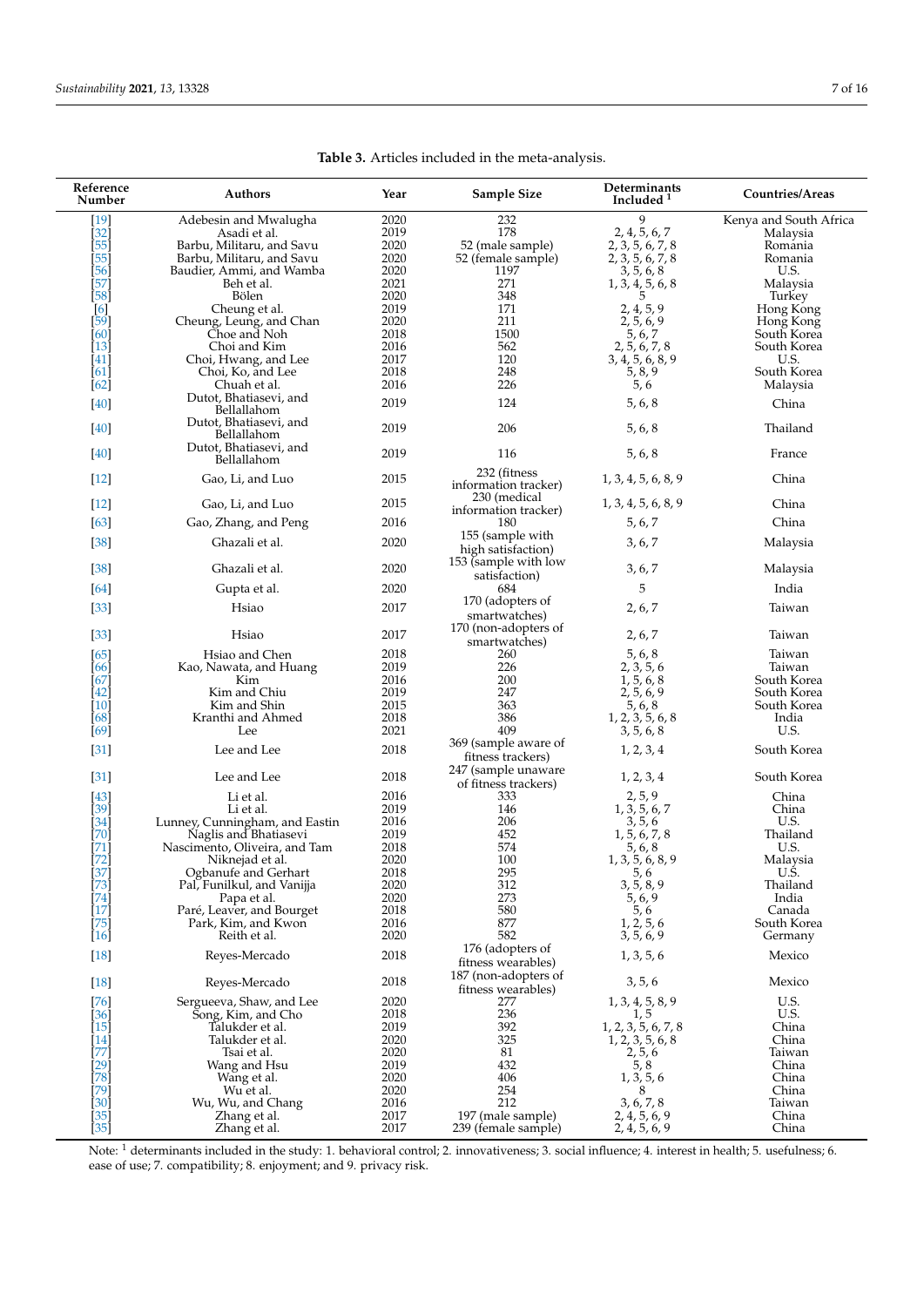The database contains 321 effect sizes from nine determinants for wearable health tracker adoption. The effect sizes were collected from 59 studies/samples in 50 papers, with a total sample size of 18,589. Prior studies were conducted in 18 countries/areas, covering Asia (Mainland China, Hong Kong, Taiwan, India, South Korea, Malaysia, Thailand, Turkey, and Singapore), Europe (Germany, Romania, France, and the U.K.), North America (Canada, the U.S., and Mexico), and Africa (Kenya and South Africa).

#### *4.2. Analysis of the Determinants*

Shown in Table [4](#page-7-0) is an overview of the average correlations for all of the considered determinants of wearable health tracker adoption from the meta-analysis. As indicated by the significance levels of the Q statistic test of homogeneity [\[27](#page-13-5)[,80\]](#page-14-25), all of the relationships were heterogeneous across studies, justifying the need for empirical generalizations and calling for moderator analyses. Furthermore, the fail-safe sample sizes were much larger than the number of samples, which suggests that there exists no serious publication bias in the database [\[27,](#page-13-5)[80\]](#page-14-25).

**Table 4.** Mean effect sizes of the determinants of wearable health tracker adoption.

<span id="page-7-0"></span>

| Determinants       | Number of<br>Countries/<br>Areas | Number of<br><b>Studies</b> | Number of<br><b>Effect Sizes</b> | <b>Total Sample</b><br><b>Size</b> | Average $r_a$ | 95% Confidence<br>Interval | O-Value      | Fail-Safe N |
|--------------------|----------------------------------|-----------------------------|----------------------------------|------------------------------------|---------------|----------------------------|--------------|-------------|
|                    |                                  |                             |                                  | Consumer characteristics           |               |                            |              |             |
| Behavioral control |                                  | 17                          | 23                               | 5322                               | $0.516***$    | (0.357, 0.646)             | 1310.317***  | 19,914      |
| Innovativeness     |                                  | 20                          | 27                               | 5435                               | $0.482***$    | (0.297, 0.632)             | 1349.849***  | 14,895      |
| Social influence   | 13                               | 26                          | 33                               | 7420                               | $0.509$ ***   | (0.410, 0.596)             | 891.873 ***  | 27,930      |
| Interest in health |                                  | 11                          | 14                               | 2531                               | $0.378$ ***   | (0.250, 0.492)             | 153.884***   | 2147        |
|                    |                                  |                             |                                  | Technological characteristics      |               |                            |              |             |
| <b>Usefulness</b>  | 16                               | 50                          | 78                               | 16,627                             | $0.705$ ***   | (0.655, 0.750)             | 2584.177***  | 392,536     |
| Ease of use        | 14                               | 46                          | 65                               | 14,446                             | $0.584$ ***   | (0.515, 0.646)             | 1879.088 *** | 154,417     |
| Compatibility      |                                  | 14                          | 21                               | 4374                               | $0.740$ ***   | (0.677, 0.792)             | 303.712 ***  | 35,266      |
| Enjoyment          | 12                               | 27<br>$\angle l$            | 37                               | 8358                               | $0.694$ ***   | (0.613, 0.760)             | 974.685***   | 93,525      |
| Privacy risk       | 11                               | 16                          | 21                               | 4004                               | $-0.410$ ***  | $(-0.586, -0.197)$         | 930.575 ***  | 6170        |

Note: \*\*\* *p* < 0.001.

All determinants showed significant positive correlations, except for the negative correlation for privacy risk. The technological characteristics (except for privacy risk) were generally more strongly associated with wearable health tracker adoption than the consumer characteristics.

The effects for each category are summarized as follows. Among the technological variables, the most important determinant was compatibility ( $r_a = 0.740$ ,  $p < 0.001$ ) rather than usefulness ( $r_a = 0.705$ ,  $p < 0.001$ ) and ease of use ( $r_a = 0.584$ ,  $p < 0.001$ ), although the latter two also had strong correlations with wearable health tracker adoption. This finding indicates that a new wearable health tracker should be not too innovative and not too inconsistent with consumers' habits and lifestyles. Furthermore, it was observed that enjoyment also positively increases wearable health tracker adoption  $(r_a = 0.694, p < 0.001)$ , revealing that wearable health trackers are not totally utilitarian products to consumers. Consumers usually also have hedonic consumption goals towards using wearable health trackers. Finally, privacy risk was found to negatively correlate with wearable health tracker adoption ( $r_a = -0.410$ ,  $p < 0.001$ ). This observation is understandable since wearable health trackers can automatically collect personal health information and thus consumers are worried about privacy breaches.

For the consumer characteristics, behavioral control had the highest correlation with wearable health tracker adoption ( $r_a$  = 0.516,  $p$  < 0.001). In other words, consumers with requisite knowledge and resources are more willing to accept wearable health trackers. Similar to behavioral control, social influence also showed a strong positive correlation with wearable health tracker adoption  $(r_a = 0.509, p < 0.001)$ , revealing that consumers' social networks influence their adoption. Additionally, innovative consumers have a stronger willingness to accept wearable health trackers ( $r_a = 0.482$ ,  $p < 0.001$ ). Finally, consumers also adopt wearable health trackers if they pay more attention to their health ( $r_a = 0.378$ ,  $p < 0.001$ ).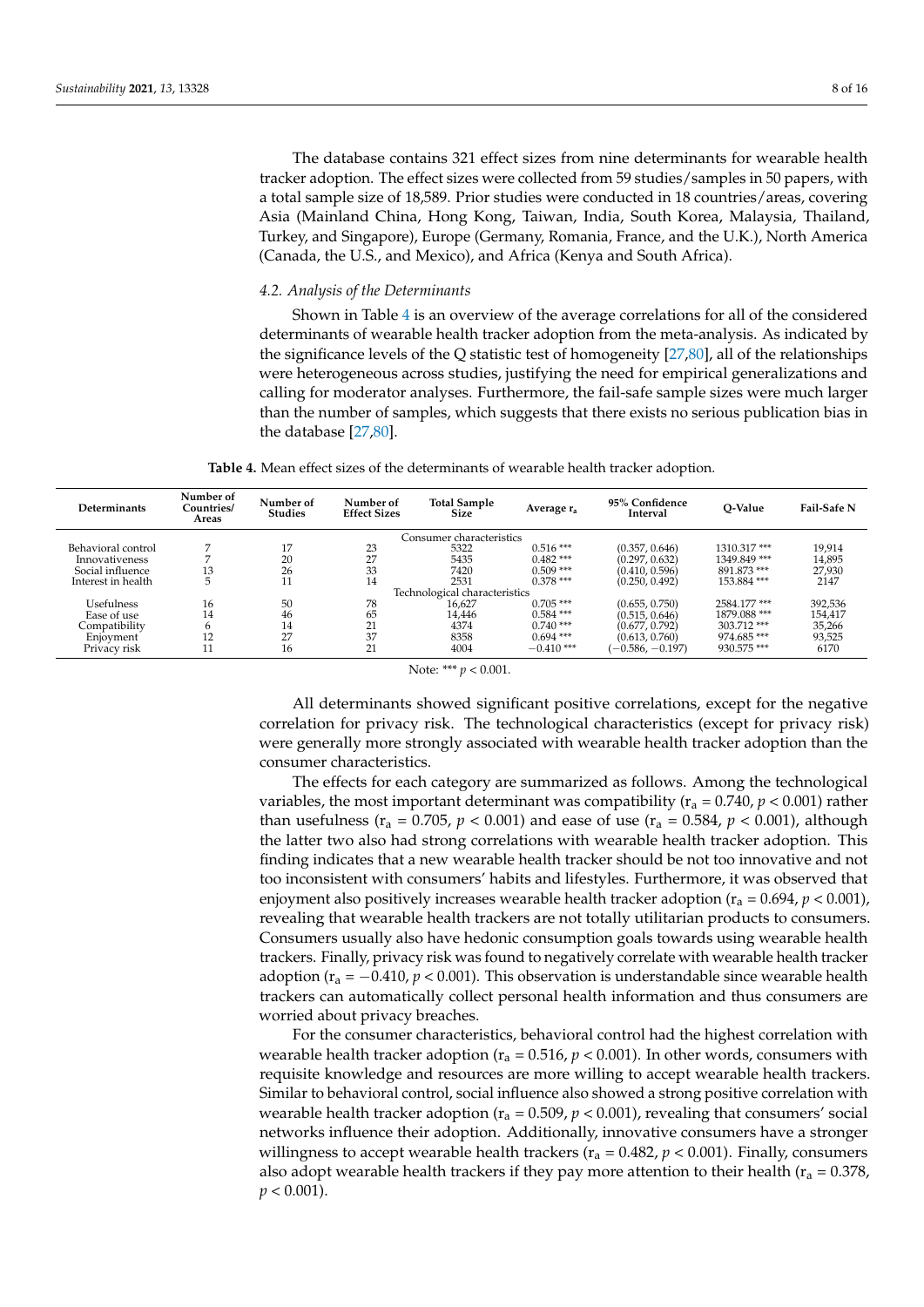# *4.3. Analysis of the Moderators*

Table [5](#page-9-0) presents summary statistics of the moderators for each determinant. Based on hierarchical linear modeling, this paper investigated the moderating effects of crossnational characteristics (see Table [6\)](#page-9-1). The model revealed that the effects of usefulness, compatibility, and privacy risk on wearable health tracker adoption do not change across countries, while the effects of the remainder are moderated by cross-national characteristics.

*Socioeconomic moderators*. Socioeconomic status matters, but only GDP growth can serve as a moderator for wearable health tracker adoption, while GINI cannot moderate any determinant. In particular, GDP growth rate negatively influenced the effect of innovativeness on wearable health tracker adoption ( $β = -0.094$ ,  $p < 0.05$ ). This finding is reasonable since countries with high GDP growth rates generally refer to developing economies with higher-than-normal poverty and most consumers own few assets and are highly price-sensitive [\[26\]](#page-13-3). Therefore, consumers are less attracted to positive drivers of wearable health tracker adoption due to financial limits, in line with a recent finding [\[10\]](#page-12-9) that the cost of wearable health trackers negatively influences consumer intention to adopt.

*Regulative systems moderators*. The characteristics of both regulatory systems can enhance the positive effects of determinants on wearable health tracker adoption. Specifically, regulatory quality and control of corruption positively influenced the effect of innovativeness (*β* = 0.303, *p* < 0.05; *β* = 0.357, *p* < 0.05). Moreover, regulatory quality also increased the effect of an interest in health ( $\beta$  = 0.150,  $p$  < 0.05). The positive moderating effects of regulative systems are maybe due to the fact that a good regulative system can enhance consumers' trust in a business and can reduce their perceived risk [\[26,](#page-13-3)[31\]](#page-13-8). Consumer trust can positively influence their attitude towards products [\[81,](#page-14-26)[82\]](#page-14-27). Therefore, consumers are more willing to try wearable health trackers, and thus, positive determinants of wearable health tracker adoption would be more influential.

*Cultural moderators*. Cultural characteristics can also explain the heterogeneity in the effects of the determinants of wearable health tracker adoption to some degree. It was observed that behavioral control has a stronger effect on wearable health tracker adoption if consumers are in an individualistic culture than a collective culture (*β* = 0.009, *p* < 0.01). This is possible because people in an individualistic culture tend to be self-reliant [\[32\]](#page-13-9) and thus believe more in their capability and resources to make the best use of technologies [\[83\]](#page-14-28).

Moreover, uncertainty avoidance negatively influenced the effect of social influence on wearable health tracker adoption ( $β = -0.007$ ,  $p < 0.05$ ), maybe because people in a society with high levels of uncertainty avoidance dislike risk [\[32\]](#page-13-9) and are less willing to accept innovations (e.g., wearable health trackers) [\[84\]](#page-14-29). Interestingly, uncertainty avoidance increased the effect of enjoyment on wearable health tracker adoption ( $\beta = 0.006$ ) *p* < 0.05). In other words, the hedonic aspects (i.e., enjoyment) of wearable health trackers become more important to consumers with high uncertainty avoidance than ones with low uncertainty avoidance. A prior meta-analysis on sharing economy by Kozlenkova et al. (2021) [\[26\]](#page-13-3) also identified a positive moderating effect of uncertainty avoidance on hedonic values. These consistent findings suggested that consumers with high levels of uncertainty avoidance are more likely to accept innovations for fun and enjoyment. This is possible because consumers from cultures with high levels of uncertainty avoidance lack a sense of safety [\[85\]](#page-14-30) and want to use the hedonic benefits (e.g., enjoyment) of wearable health trackers to offset the unhappiness from their safety concerns.

Masculinity had no moderating effects on any determinant of wearable health tracker adoption. In contrast, power distance positively influenced the effect of ease of use on wearable health tracker adoption (*β* = 0.004, *p* < 0.1). This is possible because individuals from a culture with high levels of power distance are more willing to accept innovations [\[86\]](#page-15-0) and thus are more willing to pay attention to the benefits of wearable health trackers.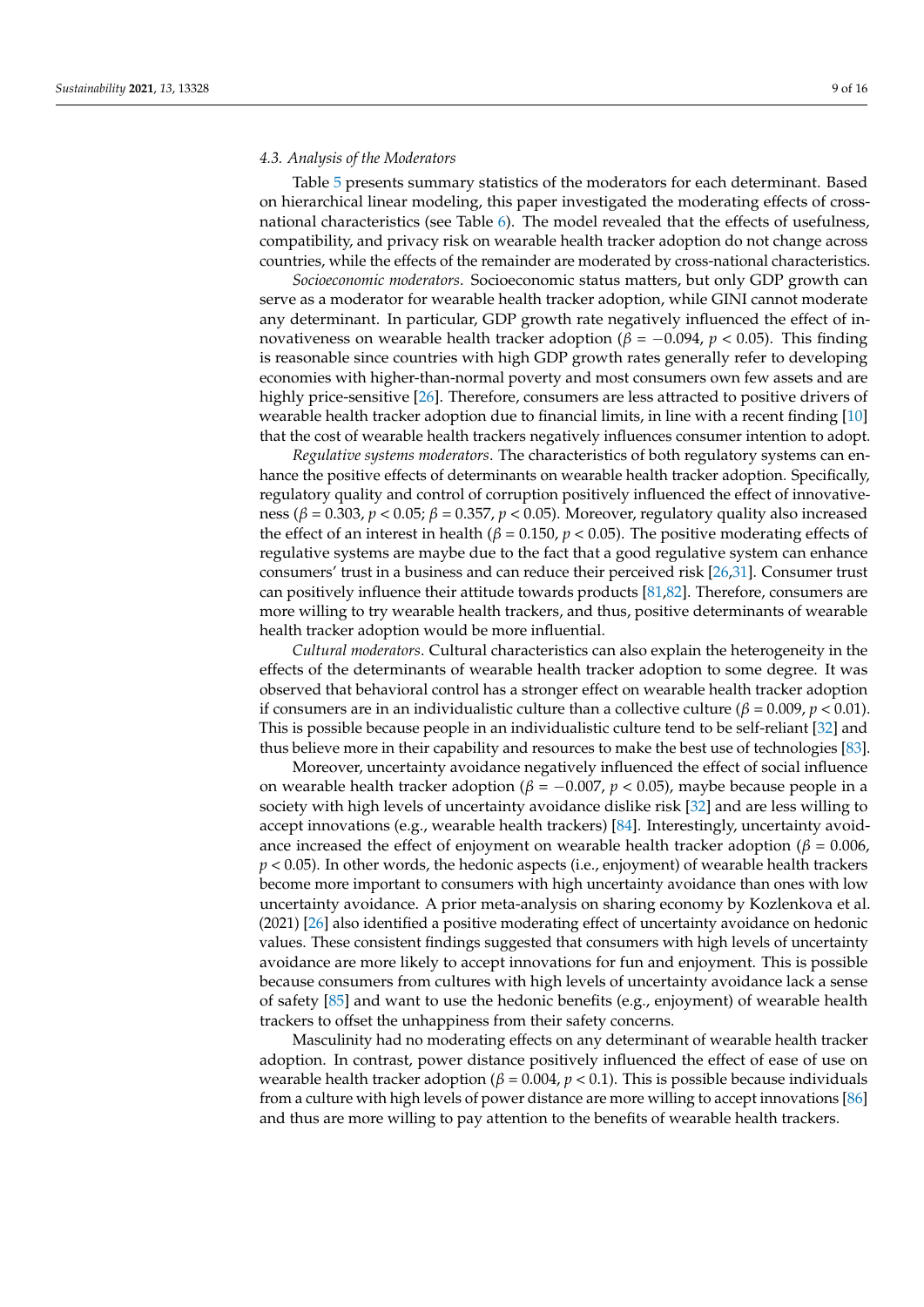| Moderators            | <b>Behavioral</b><br>Innovativeness<br>Control |           | <b>Social Influence</b> |           |        | Interest in<br>Usefulness<br>Health |        |                          | <b>Ease of Use</b>            |           | Compatibility |           | Enjoyment |           | <b>Privacy Risk</b> |           |        |        |
|-----------------------|------------------------------------------------|-----------|-------------------------|-----------|--------|-------------------------------------|--------|--------------------------|-------------------------------|-----------|---------------|-----------|-----------|-----------|---------------------|-----------|--------|--------|
|                       | Mean                                           | <b>SD</b> | Mean                    | <b>SD</b> | Mean   | <b>SD</b>                           | Mean   | <b>SD</b>                | Mean                          | <b>SD</b> | Mean          | <b>SD</b> | Mean      | <b>SD</b> | Mean                | <b>SD</b> | Mean   | SD     |
|                       |                                                |           |                         |           |        |                                     |        | Socioeconomic moderators |                               |           |               |           |           |           |                     |           |        |        |
| GDP growth            | $4.40^{\circ}$                                 | 2.202     | 5.015                   | 2.142     | 4.828  | 1.954                               | 5.219  | 2.285                    | 4.521                         | 2.082     | 4.789         | 2.059     | 5.248     | 1.509     | 4.644               | 1.957     | 4.499  | 2.455  |
| GINI                  | 0.378                                          | 0.043     | 0.364                   | 0.031     | 0.387  | 0.034                               | 0.388  | 0.032                    | 0.375                         | 0.036     | 0.376         | 0.037     | 0.376     | 0.03      | 0.368               | 0.034     | 0.383  | 0.051  |
|                       |                                                |           |                         |           |        |                                     |        |                          | Regulative systems moderators |           |               |           |           |           |                     |           |        |        |
| Regulatory quality    | 0.623                                          | 0.724     | 0.832                   | 0.71      | 0.610  | 0.657                               | 0.562  | 0.866                    | 0.749                         | 0.697     | 0.744         | 0.667     | 0.628     | 0.541     | 0.676               | 0.647     | 0.580  | 0.892  |
| Control of corruption | 0.309                                          | 0.682     | 0.427                   | 0.609     | 0.290  | 0.692                               | 0.273  | 0.715                    | 0.428                         | 0.708     | 0.419         | 0.677     | 0.197     | 0.427     | 0.346               | 0.633     | 0.326  | 0.807  |
|                       |                                                |           |                         |           |        |                                     |        | Culture moderators       |                               |           |               |           |           |           |                     |           |        |        |
| Individualism         | 38.304                                         | 29.590    | 21.815                  | 6.995     | 37.258 | 24.642                              | 31.500 | 25.376                   | 35.532                        | 25.765    | 31.900        | 23.046    | 22.476    | 4.996     | 33.824              | 25.440    | 33.825 | 22.817 |
| Uncertainty avoidance | 52.957                                         | 22.804    | 63.778                  | 24.459    | 53.593 | 22.230                              | 41.357 | 19.345                   | 58.623                        | 22.879    | 57.400        | 22.349    | 59.762    | 24.793    | 60.366              | 23.257    | 48.046 | 21.065 |
| Masculinity           | 54.565                                         | 12.045    | 48.370                  | 10.039    | 54.635 | 9.935                               | 57.500 | 10.105                   | 51.679                        | 10.948    | 51.281        | 10.838    | 48.238    | 9.833     | 49.918              | 1.577     | 55.646 | 10.205 |
| Power distance        | 66.913                                         | 18.508    | 70.333                  | 13.533    | 74.029 | 20.61                               | 74.857 | 19.560                   | 68.397                        | 17.981    | 70.238        | 18.254    | 78.857    | 16.97.    | 68.593              | 16.549    | 68.681 | 15.869 |

**Table 5.** Summary statistics of the moderators.

Notes: GDP = gross domestic product; SD = standard deviation.

# **Table 6.** Moderating effects of wearable health tracker adoption.

<span id="page-9-1"></span><span id="page-9-0"></span>

| Moderators            | <b>Behavioral</b><br>Control | Innovativeness    | <b>Social Influence</b> | Interest in<br>Health         | <b>Usefulness</b> | Ease of Use       | Compatibility   | Enjoyment         | Privacy Risk    |
|-----------------------|------------------------------|-------------------|-------------------------|-------------------------------|-------------------|-------------------|-----------------|-------------------|-----------------|
|                       |                              |                   |                         | Socioeconomic moderators      |                   |                   |                 |                   |                 |
| GDP growth<br>GINI    | $-0.033(0.493)$              | $-0.094*(0.037)$  | 0.013(0.692)            | $-0.041(0.177)$               | $-0.023(0.305)$   | $-0.008(0.732)$   | $-0.028(0.514)$ | $-0.023(0.515)$   | 0.047(0.307)    |
|                       | 3.369(0.141)                 | 1.701(0.641)      | 0.349(0.844)            | 0.135(0.950)                  | 1.102 (0.391)     | 1.659 (0.221)     | $-2.524(0.218)$ | $-0.530(0.808)$   | $-0.044(0.987)$ |
|                       |                              |                   |                         | Regulative systems moderators |                   |                   |                 |                   |                 |
| Regulatory quality    | 0.110(0.452)                 | $0.303 * (0.020)$ | 0.075(0.431)            | $0.151 * (0.027)$             | 0.029(0.653)      | $-0.032(0.661)$   | $-0.115(0.315)$ | 0.104(0.321)      | $-0.040(0.758)$ |
| Control of corruption | 0.189(0.241)                 | $0.357*(0.026)$   | 0.126(0.134)            | 0.141(0.118)                  | $-0.017(0.790)$   | $-0.055(0.429)$   | $-0.144(0.318)$ | 0.036(0.745)      | $-0.055(0.700)$ |
|                       |                              |                   |                         | Culture moderators            |                   |                   |                 |                   |                 |
| Individualism         | $0.009$ ** $(0.008)$         | 0.007(0.650)      | 0.002(0.435)            | 0.001(0.734)                  | $-0.001(0.567)$   | 0.000(0.976)      | 0.006(0.683)    | 0.000(0.983)      | 0.006(0.173)    |
| Uncertainty avoidance | $-0.004(0.402)$              | $-0.003(0.437)$   | $-0.007*(0.012)$        | 0.001(0.776)                  | 0.000(0.895)      | $-0.002(0.373)$   | 0.000(0.913)    | $0.006 * (0.039)$ | 0.006(0.325)    |
| Masculinity           | 0.009(0.285)                 | $-0.002(0.841)$   | 0.006(0.313)            | $-0.009(0.198)$               | 0.000(0.984)      | 0.000(0.962)      | 0.005(0.432)    | $-0.008(0.217)$   | $-0.002(0.908)$ |
| Power distance        | $-0.009(0.119)$              | 0.004(0.666)      | $-0.002(0.514)$         | 0.000(0.928)                  | 0.003(0.199)      | $0.004 + (0.090)$ | 0.002(0.664)    | 0.002(0.617)      | $-0.005(0.477)$ |

Notes:  $^+p$  < 0.1;  $^*p$  < 0.05;  $^{**}p$  < 0.01; GDP = gross domestic product; beta (*p* value) in cells.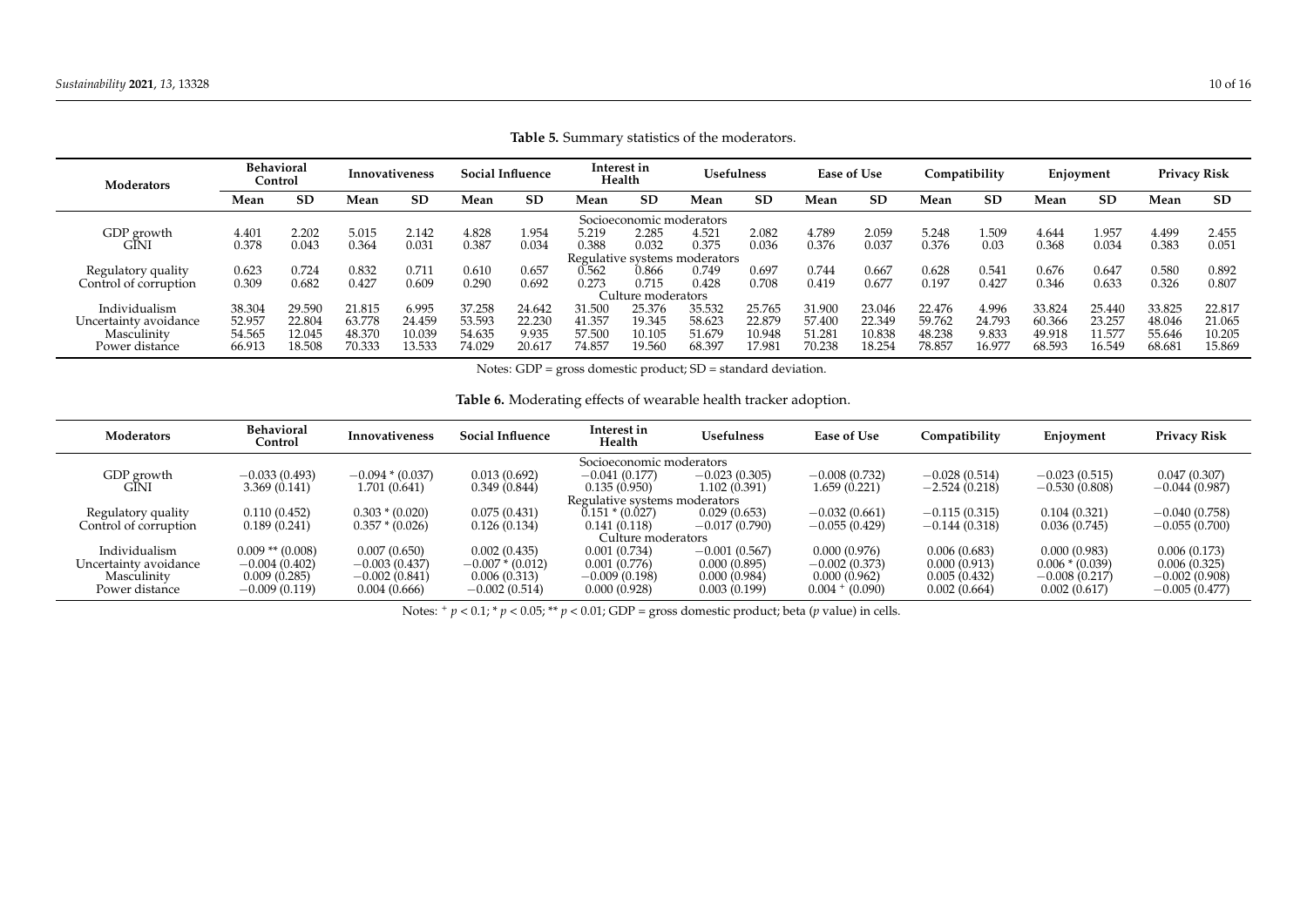# **5. Discussion**

Undertaking a meta-analytic review of prior research, this study investigated the determinants that influence wearable health tracker adoption and their cross-national moderators. This paper identified nine important determinants after integrating 59 studies with a total sample size of 18,589 from 18 countries/areas. This database allowed the derivation of the global generalized effects of determinants. This paper further drew on institutional theory to investigate how cross-national characteristics moderate the effects of these determinants. The results make important academic contributions and yield managerial insights.

#### *5.1. Theoretical Contributions*

Recent studies have called for research to empirically generalize findings on wearable health tracker adoption across countries (e.g., [\[6,](#page-12-5)[20,](#page-12-19)[21\]](#page-12-20)). To answer their calls, this paper performed the first meta-analysis on the determinants and cross-national moderators of wearable health tracker adoption. This meta-analysis makes two main contributions to the literature. First, as Table [3](#page-6-0) shows, prior studies often focus on the part of the important determinants. This meta-analysis yielded a comprehensive overview of important determinants covering consumer characteristics and technological characteristics. This overview offers an opportunity to systematically compare the relative importance of all important determinants. The global generalization revealed that the technological characteristics generally have stronger correlations with wearable health tracker adoption than the consumer characteristics, except for privacy risk. Among the consumer characteristics, behavioral control had the strongest correlation with adoption. Interest in health is relatively less frequently examined in the literature but can significantly increase the willingness to adopt wearable health trackers. For the technological characteristics, compatibility can enhance wearable health tracker adoption to the highest degree. By contrast, privacy risk was negatively correlated with wearable health tracker adoption.

Second, although prior studies have realized that the effects of the determinants of wearable health tracker adoption could change across countries (e.g.,  $[19,87]$  $[19,87]$ ), these studies often are limited to collecting data within one country and do not focus on cross-national characteristics. Instead, drawing on institutional theory and integrating data from studies conducted in various countries, the paper is the first to explore how three groups of cross-national characteristics moderate the determinants of wearable health tracker adoption. The results showed that all of the determinants are moderated by cross-national characteristics, except for usefulness, compatibility, and privacy risk. As a socioeconomic characteristic, GDP growth negatively influenced the effect of innovativeness on wearable health tracker adoption. On the contrary, the effect of innovativeness can be positively influenced by regulatory quality and control of corruption, two regulatory system characteristics. Furthermore, regulatory quality increased the effect of an interest in health. Cultural characteristics can serve as important moderators. In particular, individualism increased the effect of behavioral control, uncertainty avoidance decreased the effect of social influence but increased the effect of enjoyment, and power distance enhanced the effect of ease of use.

#### *5.2. Managerial Implications*

This study provides two main managerial implications. First, the integrated framework and the generalization analysis herein offer firms an overview of what determinants are important for wearable health tracker adoption. Based on the analysis of relative importance, managers can assign resources more effectively by comparing the generalized importance of the determinants. For example, if improvements in usefulness and ease of use require the same amount of monetary investment, a manager should invest in usefulness because the effect of perceived usefulness plays a more important role in consumers' adoption of wearable health trackers than ease of use. Furthermore, unlike other technologies, wearable health trackers aim to help users manage their health by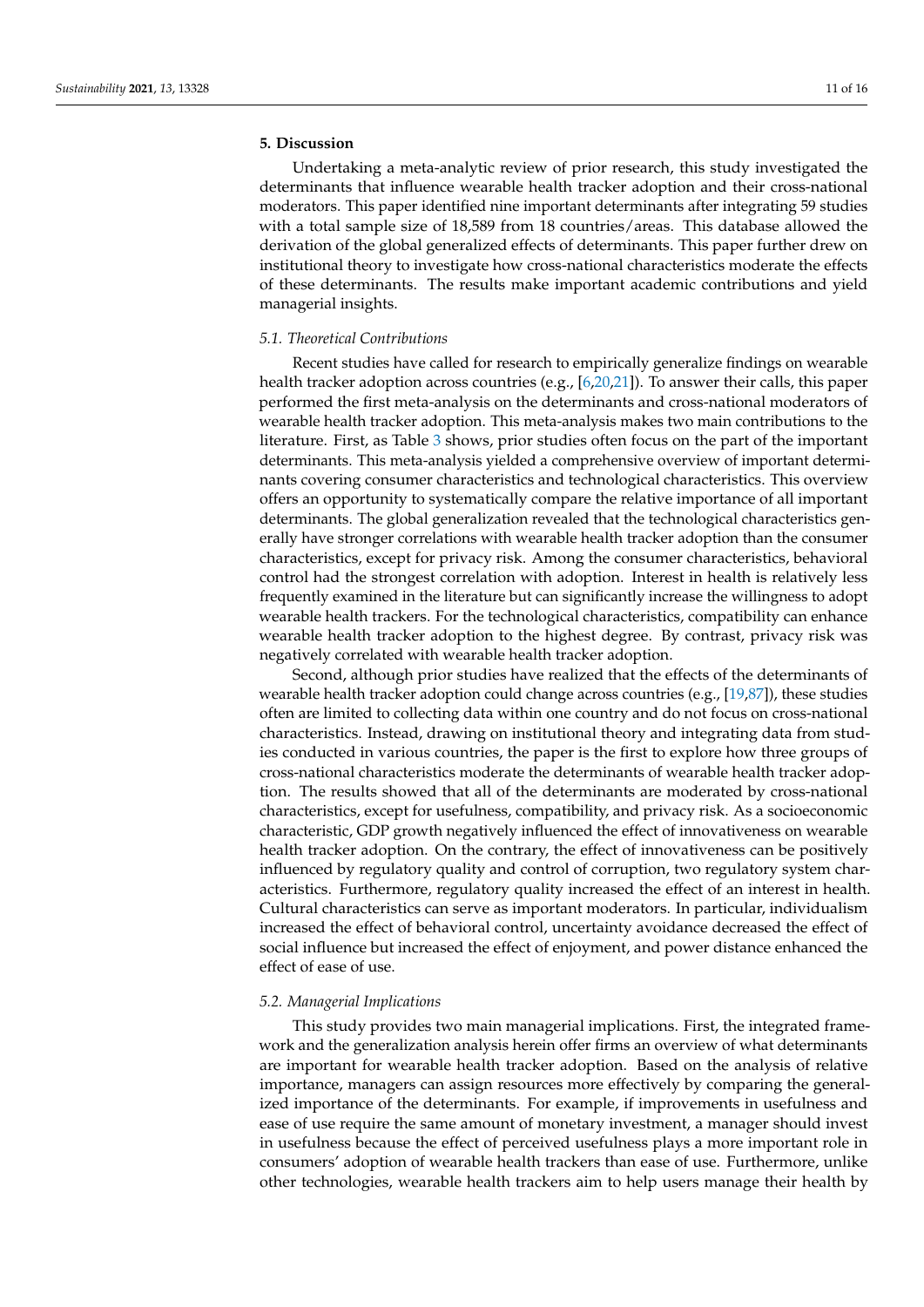collecting personal information. Naturally, firms need to target consumers that care about their health. Meanwhile, firms should protect consumers' privacy. Otherwise, consumers will have a lower willingness to accept wearable health trackers.

Second, the moderator analyses revealed that firms need to adopt different strategies to develop or promote wearable health trackers around the world. In particular, on the one hand, firms could benefit more by focusing on appropriate consumers in different countries. For example, firms can achieve better market performance if they target consumers that are innovative in a country with a low GDP growth rate or with a good regulatory system. In an individualistic culture, firms can sell more wearable health trackers to consumers that own strong behavioral control. On the other hand, firms should invest in or promote different technological attributes across countries. For instance, firms can achieve higher market success if they emphasize the enjoyment of using wearable health trackers in a culture with high levels of uncertainty avoidance. Finally, firms can always make investments in the usefulness, compatibility, and enjoyment of wearable health trackers, since these three determinants always have strong, positive correlations with wearable health tracker adoption across countries.

# *5.3. Limitations and Future Research*

The current work has some limitations and provides avenues for future research. First, to ensure high levels of global generalization, this paper only focused on the most common determinants in the literature. Therefore, some understudied but potentially important determinants (e.g., cost of wearable health trackers in [\[10\]](#page-12-9)) definitely deserve further research. When more empirical studies on wearable health tracker adoption appear, researchers can update the current meta-analysis by adding more important determinants. Second, the overview of determinants of wearable health tracker adoption shows the frequency of each determinant in extant empiricism, indicating which factor demands additional research. For example, per the frequency counts, interest in health has not received sufficient attention, although the analysis in this paper showed a positive effect of interest in health on adoption. Third, the generalization reveals that to build a more comprehensive framework for explaining wearable health tracker adoption, further research needs to include all of the determinants identified in the framework. In addition, with these generalized effects, researchers can discern whether their conclusions are reliable by comparing their estimated effects with the generalized results in this paper. Fourth, the existence of cross-national moderating effects indicates that future work should investigate whether their conclusions are contingent on cross-national characteristics.

#### **6. Conclusions**

This study sought to advance research on the characteristics that explain consumers' adoption of wearable health trackers through a meta-analytic review of prior studies. This meta-analysis identified important determinants of wearable health tracker adoption and explained cross-national differences in the effects of determinants on the adoption of wearable health trackers, drawing on the institutional theory. In achieving these outcomes, this paper enhances the understanding of the emerging market of wearable health trackers. The authors encourage researchers to consider the important determinants identified when explaining wearable health tracker adoption and to pay attention to the robustness of their findings to different countries. The authors encourage managers to reassign their resources in terms of the relative importance of determinants and to rethink their global strategies in light of the cross-national moderators.

**Author Contributions:** C.P. designed the study, conducted the analysis, and contributed to writing and editing the manuscript. H.Z. and S.Z. designed the study and contributed to writing and editing the manuscript. All authors have read and agreed to the published version of the manuscript.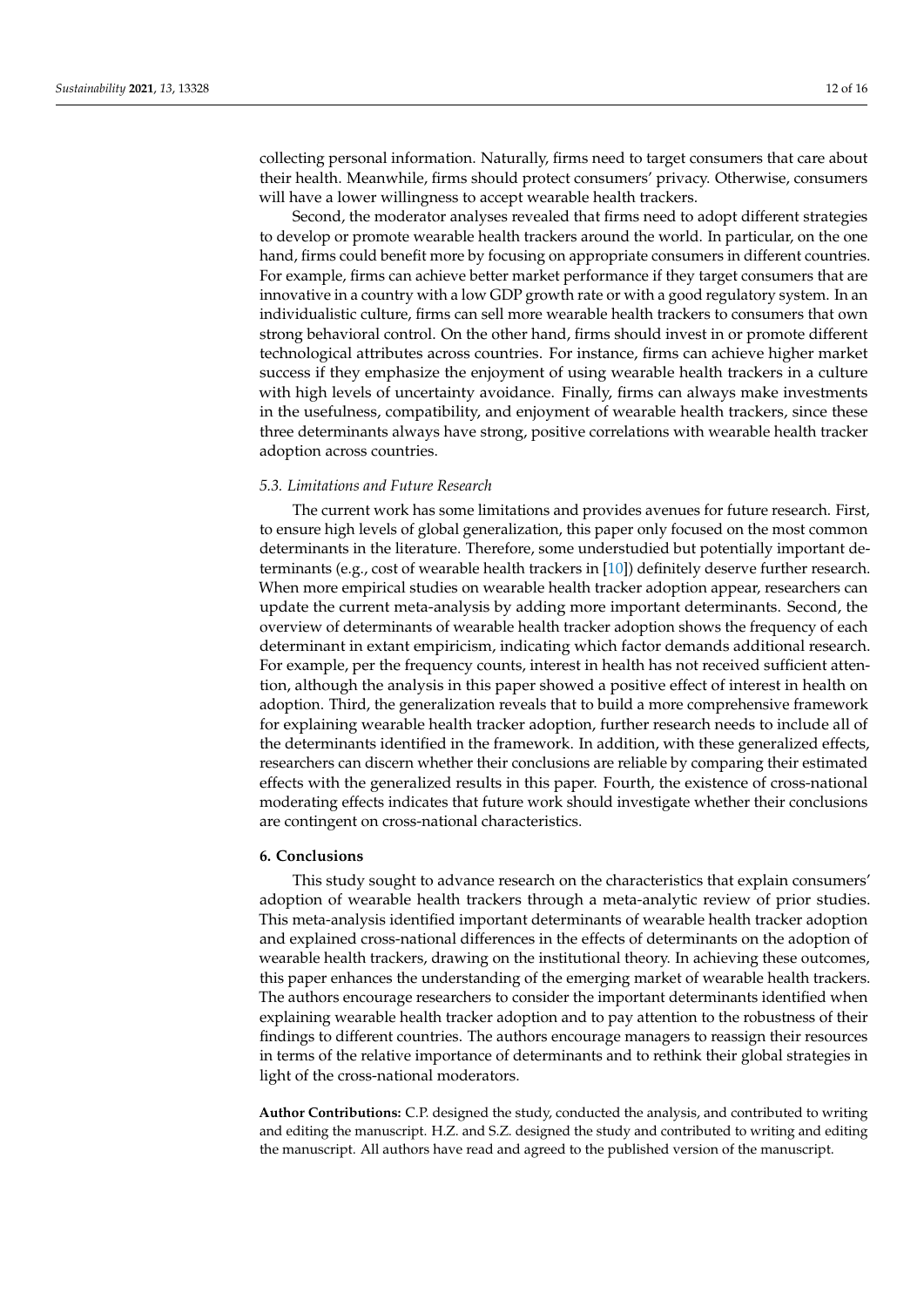**Funding:** The research was funded by the National Natural Science Foundation of China, grant numbers 71772169, 71972175, and 72172146; and the University of Chinese Academy of Sciences (grant number Y95402AXX2).

**Institutional Review Board Statement:** Ethical review and approval were waived for this study, due to that this study is a meta-analytic review of the original studies.

**Informed Consent Statement:** Not applicable.

**Data Availability Statement:** The data presented in this study are available on request from the corresponding author.

**Conflicts of Interest:** The authors declare no conflict of interest.

# **References**

- <span id="page-12-0"></span>1. Ferreira, J.J.; Fernandes, C.I.; Rammal, H.G.; Veiga, P.M. Wearable technology and consumer interaction: A systematic review and research agenda. *Comput. Hum. Behav.* **2021**, *118*, 106710. [\[CrossRef\]](http://doi.org/10.1016/j.chb.2021.106710)
- <span id="page-12-1"></span>2. Jia, L.; Tan, Y.; Han, F.; Zhou, Y.; Zhang, C.; Zhang, Y. Factors Affecting Chinese Young Adults' Acceptance of Connected Health. *Sustainability* **2019**, *11*, 2376. [\[CrossRef\]](http://doi.org/10.3390/su11082376)
- <span id="page-12-2"></span>3. Lee, J.; Kim, D.; Ryoo, H.-Y.; Shin, B.-S. Sustainable Wearables: Wearable Technology for Enhancing the Quality of Human Life. *Sustainability* **2016**, *8*, 466. [\[CrossRef\]](http://doi.org/10.3390/su8050466)
- <span id="page-12-3"></span>4. Best, J. Wearable technology: Covid-19 and the rise of remote clinical monitoring. *BMJ* **2021**, *372*, n413. [\[CrossRef\]](http://doi.org/10.1136/bmj.n413)
- <span id="page-12-4"></span>5. Blin, J. How Wearables Can Help the Healthcare Industry Address COVID-19. Medcitynews. 2020. Available online: <https://medcitynews.com/2020/08/how-wearables-can-help-the-healthcare-industry-address-COVID-19/?rf=1> (accessed on 2 July 2021).
- <span id="page-12-5"></span>6. Cheung, M.L.; Chau, K.Y.; Lam, M.H.S.; Tse, G.; Ho, K.Y.; Flint, S.W.; Broom, D.R.; Tso, E.K.H.; Lee, K.Y. Examining con-sumers' adoption of wearable healthcare technology: The role of health attributes. *Int. J. Environ. Res. Public Health* **2019**, *16*, 2257. [\[CrossRef\]](http://doi.org/10.3390/ijerph16132257) [\[PubMed\]](http://www.ncbi.nlm.nih.gov/pubmed/31247962)
- <span id="page-12-6"></span>7. Krey, N.; Chuah, S.H.W.; Ramayah, T.; Rauschnabel, P.A. How functional and emotional ads drive smartwatch adoption: The moderating role of consumer innovativeness and extraversion. *Internet Res.* **2019**, *29*, 578–602. [\[CrossRef\]](http://doi.org/10.1108/IntR-12-2017-0534)
- <span id="page-12-7"></span>8. Shin, G.; Jarrahi, M.H.; Fei, Y.; Karami, A.; Gafinowitz, N.; Byun, A.; Lu, X. Wearable activity trackers, accuracy, adoption, acceptance and health impact: A systematic literature review. *J. Biomed. Inform.* **2019**, *93*, 103153. [\[CrossRef\]](http://doi.org/10.1016/j.jbi.2019.103153)
- <span id="page-12-8"></span>9. Adapa, A.; Nah, F.F.-H.; Hall, R.H.; Siau, K.; Smith, S.N. Factors Influencing the Adoption of Smart Wearable Devices. *Int. J. Hum. Comput. Interact.* **2017**, *34*, 399–409. [\[CrossRef\]](http://doi.org/10.1080/10447318.2017.1357902)
- <span id="page-12-9"></span>10. Kim, K.J.; Shin, D.H. An acceptance model for smart watches: Implications for the adoption of future wearable technology. *Internet Res.* **2015**, *25*, 527–541. [\[CrossRef\]](http://doi.org/10.1108/IntR-05-2014-0126)
- <span id="page-12-10"></span>11. Chau, K.Y.; Lam, M.H.S.; Cheung, M.L.; Tso, E.K.H.; Flint, S.W.; Broom, D.R.; Tse, G.; Lee, K.Y. Smart technology for healthcare: Exploring the antecedents of adoption intention of healthcare wearable technology. *Health Psychol. Res.* **2019**, *7*, 33–39. [\[CrossRef\]](http://doi.org/10.4081/hpr.2019.8099)
- <span id="page-12-11"></span>12. Gao, Y.; Li, H.; Luo, Y. An empirical study of wearable technology acceptance in healthcare. *Ind. Manag. Data Syst.* **2015**, *115*, 1704–1723. [\[CrossRef\]](http://doi.org/10.1108/IMDS-03-2015-0087)
- <span id="page-12-12"></span>13. Choi, J.; Kim, S. Is the smartwatch an IT product or a fashion product? A study on factors affecting the intention to use smartwatches. *Comput. Hum. Behav.* **2016**, *63*, 777–786. [\[CrossRef\]](http://doi.org/10.1016/j.chb.2016.06.007)
- <span id="page-12-13"></span>14. Talukder, S.; Sorwar, G.; Bao, Y.; Ahmed, J.U.; Palash, A.S. Predicting antecedents of wearable healthcare technology acceptance by elderly: A combined SEM-Neural Network approach. *Technol. Forecast. Soc. Chang.* **2019**, *150*, 119793. [\[CrossRef\]](http://doi.org/10.1016/j.techfore.2019.119793)
- <span id="page-12-14"></span>15. Talukder, M.S.; Chiong, R.; Bao, Y.; Malik, B.H. Acceptance and use predictors of fitness wearable technology and intention to recommend: An empirical study. *Ind. Manag. Data Syst.* **2019**, *119*, 170–188. [\[CrossRef\]](http://doi.org/10.1108/IMDS-01-2018-0009)
- <span id="page-12-15"></span>16. Reith, R.; Buck, C.; Eymann, T.; Lis, B. Integrating Privacy Concerns into the Unified Theory of Acceptance and Use of Technology to Explain the Adoption of Fitness Trackers. *Int. J. Innov. Technol. Manag.* **2020**, *17*, 2050049. [\[CrossRef\]](http://doi.org/10.1142/S0219877020500492)
- <span id="page-12-16"></span>17. Paré, G.; Leaver, C.; Bourget, C. Diffusion of the Digital Health Self-Tracking Movement in Canada: Results of a National Survey. *J. Med. Internet Res.* **2018**, *20*, e177. [\[CrossRef\]](http://doi.org/10.2196/jmir.9388) [\[PubMed\]](http://www.ncbi.nlm.nih.gov/pubmed/29720359)
- <span id="page-12-17"></span>18. Reyes-Mercado, P. Adoption of fitness wearables: Insights from partial least squares and qualitative comparative analysis. *J. Syst. Inf. Technol.* **2018**, *20*, 103–127. [\[CrossRef\]](http://doi.org/10.1108/JSIT-04-2017-0025)
- <span id="page-12-18"></span>19. Adebesin, F.; Mwalugha, R. The Mediating Role of Organizational Reputation and Trust in the Intention to Use Wearable Health Devices: Cross-Country Study. *JMIR mHealth uHealth* **2020**, *8*, e16721. [\[CrossRef\]](http://doi.org/10.2196/16721)
- <span id="page-12-19"></span>20. Kalantari, M. Consumers' adoption of wearable technologies: Literature review, synthesis, and future research agenda. *Int. J. Technol. Mark.* **2017**, *12*, 274. [\[CrossRef\]](http://doi.org/10.1504/IJTMKT.2017.089665)
- <span id="page-12-20"></span>21. Marakhimov, A.; Joo, J. Consumer adaptation and infusion of wearable devices for healthcare. *Comput. Hum. Behav.* **2017**, *76*, 135–148. [\[CrossRef\]](http://doi.org/10.1016/j.chb.2017.07.016)
- <span id="page-12-21"></span>22. Binyamin, S.S.; Hoque, M. Understanding the drivers of wearable health monitoring technology: An extension of the unified theory of acceptance and use of technology. *Sustainability* **2020**, *12*, 9605. [\[CrossRef\]](http://doi.org/10.3390/su12229605)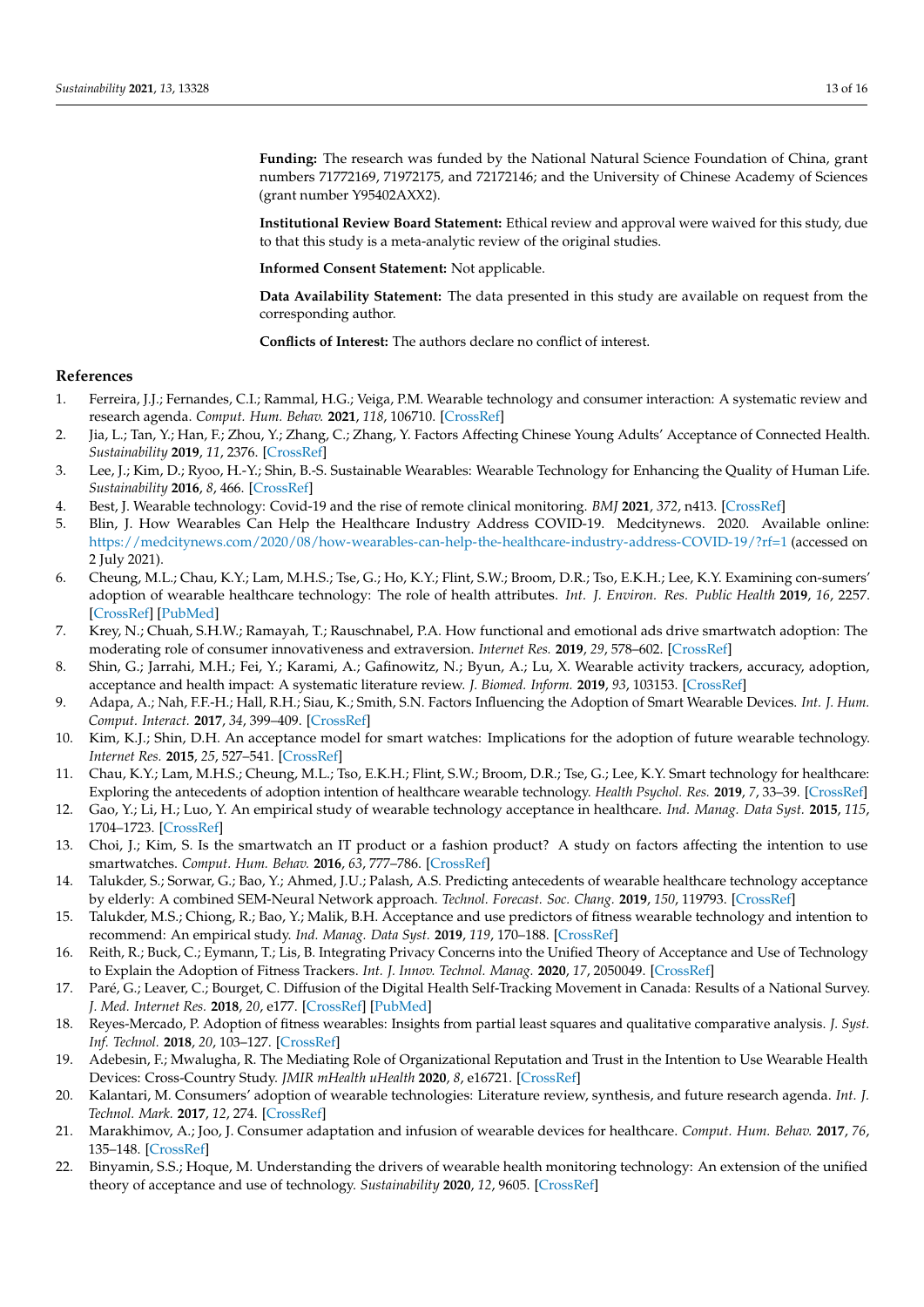- <span id="page-13-0"></span>23. Nuss, K.; Li, K. Motivation for physical activity and physcial activity engagement in current and former wearable fitness tracker users: A mixed-methods examination. *Comput. Hum. Behav.* **2021**, *121*, 106798. [\[CrossRef\]](http://doi.org/10.1016/j.chb.2021.106798)
- <span id="page-13-1"></span>24. Attig, C.; Franke, T. Abandonment of personal quantification: A review and empirical study investigating reasons for wearable activity tracking attrition. *Comput. Hum. Behav.* **2019**, *102*, 223–237. [\[CrossRef\]](http://doi.org/10.1016/j.chb.2019.08.025)
- <span id="page-13-2"></span>25. Chong, K.P.L.; Guo, J.Z.; Deng, X.; Woo, B.K.P. Consumer Perceptions of Wearable Technology Devices: Retrospective Review and Analysis. *JMIR mHealth uHealth* **2020**, *8*, e17544. [\[CrossRef\]](http://doi.org/10.2196/17544)
- <span id="page-13-3"></span>26. Kozlenkova, I.V.; Lee, J.-Y.; Xiang, D.; Palmatier, R.W. Sharing economy: International marketing strategies. *J. Int. Bus. Stud.* **2021**, *52*, 1445–1473. [\[CrossRef\]](http://doi.org/10.1057/s41267-020-00393-z)
- <span id="page-13-5"></span>27. Palmatier, R.W.; Dant, R.P.; Grewal, D.; Evans, K.R. Factors Influencing the Effectiveness of Relationship Marketing: A Meta-Analysis. *J. Mark.* **2006**, *70*, 136–153. [\[CrossRef\]](http://doi.org/10.1509/jmkg.70.4.136)
- <span id="page-13-4"></span>28. Pick, D.; Eisend, M. Buyers' perceived switching costs and switching: A meta-analytic assessment of their antecedents. *J. Acad. Mark. Sci.* **2013**, *42*, 186–204. [\[CrossRef\]](http://doi.org/10.1007/s11747-013-0349-2)
- <span id="page-13-6"></span>29. Wang, J.; Hsu, Y. Does Sustainable Perceived Value Play a Key Role in the Purchase Intention Driven by Product Aesthetics? Taking Smartwatch as an Example. *Sustainability* **2019**, *11*, 6806. [\[CrossRef\]](http://doi.org/10.3390/su11236806)
- <span id="page-13-7"></span>30. Wu, L.-H.; Chang, S.-C. Exploring consumers' intention to accept smartwatch. *Comput. Hum. Behav.* **2016**, *64*, 383–392. [\[CrossRef\]](http://doi.org/10.1016/j.chb.2016.07.005)
- <span id="page-13-8"></span>31. Lee, S.Y.; Lee, K. Factors that influence an individual's intention to adopt a wearable healthcare device: The case of a wearable fitness tracker. *Technol. Forecast. Soc. Chang.* **2018**, *129*, 154–163. [\[CrossRef\]](http://doi.org/10.1016/j.techfore.2018.01.002)
- <span id="page-13-9"></span>32. Asadi, S.; Abdullah, R.; Safaei, M.; Nazir, S. An Integrated SEM-Neural Network Approach for Predicting Determinants of Adoption of Wearable Healthcare Devices. *Mob. Inf. Syst.* **2019**, *2019*, 1–9. [\[CrossRef\]](http://doi.org/10.1155/2019/8026042)
- <span id="page-13-10"></span>33. Hsiao, K.-L. What drives smartwatch adoption intention? Comparing Apple and non-Apple watches. *Libr. Hi Tech.* **2017**, *35*, 186–206. [\[CrossRef\]](http://doi.org/10.1108/LHT-09-2016-0105)
- <span id="page-13-11"></span>34. Lunney, A.; Cunningham, N.R.; Eastin, M.S. Wearable fitness technology: A structural investigation into acceptance and perceived fitness outcomes. *Comput. Hum. Behav.* **2016**, *65*, 114–120. [\[CrossRef\]](http://doi.org/10.1016/j.chb.2016.08.007)
- <span id="page-13-12"></span>35. Zhang, M.; Luo, M.; Nie, R.; Zhang, Y. Technical attributes, health attribute, consumer attributes and their roles in adoption intention of healthcare wearable technology. *Int. J. Med. Inform.* **2017**, *108*, 97–109. [\[CrossRef\]](http://doi.org/10.1016/j.ijmedinf.2017.09.016)
- <span id="page-13-13"></span>36. Song, J.; Kim, J.; Cho, K. Understanding users' continuance intentions to use smart-connected sports products. *Sport Manag. Rev.* **2018**, *21*, 477–490. [\[CrossRef\]](http://doi.org/10.1016/j.smr.2017.10.004)
- <span id="page-13-14"></span>37. Ogbanufe, O.; Gerhart, N. Watch It! Factors Driving Continued Feature Use of the Smartwatch. *Int. J. Hum. Comput. Interact.* **2017**, *34*, 999–1014. [\[CrossRef\]](http://doi.org/10.1080/10447318.2017.1404779)
- <span id="page-13-15"></span>38. Ghazali, E.M.; Mutum, D.S.; Pua, M.H.-J.; Ramayah, T. Status-quo satisfaction and smartwatch adoption: A multi-group analysis. *Ind. Manag. Data Syst.* **2020**, *120*, 2319–2347. [\[CrossRef\]](http://doi.org/10.1108/IMDS-10-2019-0576)
- <span id="page-13-16"></span>39. Li, J.; Ma, Q.; Chan, A.H.; Man, S. Health monitoring through wearable technologies for older adults: Smart wearables acceptance model. *Appl. Ergon.* **2018**, *75*, 162–169. [\[CrossRef\]](http://doi.org/10.1016/j.apergo.2018.10.006) [\[PubMed\]](http://www.ncbi.nlm.nih.gov/pubmed/30509522)
- <span id="page-13-17"></span>40. Dutot, V.; Bhatiasevi, V.; Bellallahom, N. Applying the technology acceptance model in a three-countries study of smart-watch adoption. *J. High Technol. Manag. Res.* **2019**, *30*, 1–14. [\[CrossRef\]](http://doi.org/10.1016/j.hitech.2019.02.001)
- <span id="page-13-18"></span>41. Choi, B.; Hwang, S.; Lee, S.H. What drives construction workers' acceptance of wearable technologies in the workplace?: Indoor localization and wearable health devices for occupational safety and health. *Autom. Constr.* **2017**, *84*, 31–41. [\[CrossRef\]](http://doi.org/10.1016/j.autcon.2017.08.005)
- <span id="page-13-19"></span>42. Kim, T.; Chiu, W. Consumer acceptance of sports wearable technology: The role of technology readiness. *Int. J. Sports Mark. Spons.* **2019**, *20*, 109–126. [\[CrossRef\]](http://doi.org/10.1108/IJSMS-06-2017-0050)
- <span id="page-13-20"></span>43. Li, H.; Wu, J.; Gao, Y.; Shi, Y. Examining individuals' adoption of healthcare wearable devices: An empirical study from privacy calculus perspective. *Int. J. Med. Inform.* **2016**, *88*, 8–17. [\[CrossRef\]](http://doi.org/10.1016/j.ijmedinf.2015.12.010) [\[PubMed\]](http://www.ncbi.nlm.nih.gov/pubmed/26878757)
- <span id="page-13-21"></span>44. North, D.C. Institutions. *J. Econ. Perspect.* **1991**, *5*, 97–112. [\[CrossRef\]](http://doi.org/10.1257/jep.5.1.97)
- <span id="page-13-22"></span>45. Burgess, S.; Steenkamp, J.-B.E. Marketing renaissance: How research in emerging markets advances marketing science and practice. *Int. J. Res. Mark.* **2006**, *23*, 337–356. [\[CrossRef\]](http://doi.org/10.1016/j.ijresmar.2006.08.001)
- <span id="page-13-23"></span>46. Scott, W.R. *Institutions and Organizations*; Sage Publications: Thousand Oaks, CA, USA, 2001.
- <span id="page-13-24"></span>47. Eisend, M.; Evanschitzky, H.; Calantone, R.J. The relative advantage of marketing over technological capabilities in in-fluencing new product performance: The moderating role of country institutions. *J. Int. Mark.* **2016**, *24*, 41–56. [\[CrossRef\]](http://doi.org/10.1509/jim.15.0068)
- <span id="page-13-25"></span>48. Hofstede, G. *Culture's Consequences: Comparing Values, Behaviors, Institutions and Organizations across Nations*; Sage Publications: Thousand Oaks, CA, USA, 2001.
- <span id="page-13-26"></span>49. Ridgers, N.D.; McNarry, M.A.; Mackintosh, K.A. Feasibility and Effectiveness of Using Wearable Activity Trackers in Youth: A Systematic Review. *JMIR mHealth uHealth* **2016**, *4*, e129. [\[CrossRef\]](http://doi.org/10.2196/mhealth.6540)
- <span id="page-13-27"></span>50. Eisend, M. Explaining Digital Piracy: A Meta-Analysis. *Inf. Syst. Res.* **2019**, *30*, 636–664. [\[CrossRef\]](http://doi.org/10.1287/isre.2018.0821)
- <span id="page-13-28"></span>51. Rubera, G.; Kirca, A.H. Firm innovativeness and its performance outcomes: A meta-analytic review and theoretical inte-gration. *J. Mark.* **2012**, *76*, 130–147. [\[CrossRef\]](http://doi.org/10.1509/jm.10.0494)
- <span id="page-13-29"></span>52. Bijmolt, T.H.; Pieters, R.G. Meta-Analysis in Marketing when Studies Contain Multiple Measurements. *Mark. Lett.* **2001**, *12*, 157–169. [\[CrossRef\]](http://doi.org/10.1023/A:1011117103381)
- <span id="page-13-30"></span>53. Singer, J.D.; Willett, J.B. *Applied Longitudinal Data Analysis: Modeling Change and Event Occurrence*; Oxford University Press: Oxford, UK, 2003.
- <span id="page-13-31"></span>54. Viechtbauer, W. Conducting meta-analyses in R with the metafor package. *J. Stat. Softw.* **2010**, *36*, 1–48. [\[CrossRef\]](http://doi.org/10.18637/jss.v036.i03)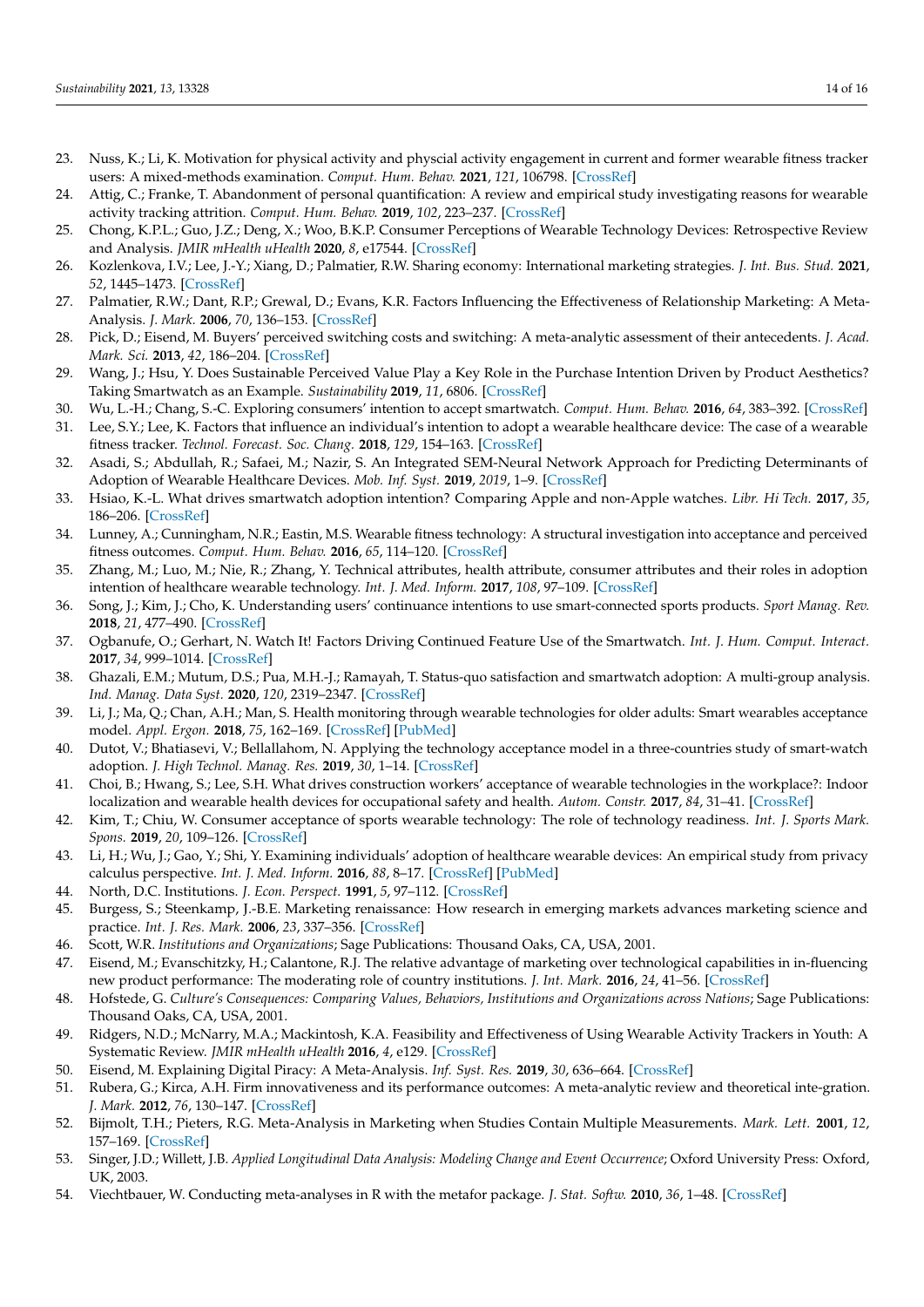- <span id="page-14-0"></span>55. Barbu, A.; Militaru, G.; Ionut, S. Factors affecting the use of smartwatches. *FAIMA Bus. Manag. J.* **2020**, *5*, 202044.
- <span id="page-14-1"></span>56. Baudier, P.; Ammi, C.; Wamba, S.F. Differing Perceptions of the Smartwatch by Users Within Developed Countries. *J. Glob. Inf. Manag.* **2020**, *28*, 1–20. [\[CrossRef\]](http://doi.org/10.4018/JGIM.2020100101)
- <span id="page-14-2"></span>57. Beh, P.K.; Ganesan, Y.; Iranmanesh, M.; Foroughi, B. Using smartwatches for fitness and health monitoring: The UTAUT2 combined with threat appraisal as moderators. *Behav. Inf. Technol.* **2019**, *40*, 282–299. [\[CrossRef\]](http://doi.org/10.1080/0144929X.2019.1685597)
- <span id="page-14-3"></span>58. Bölen, M.C. Exploring the determinants of users' continuance intention in smartwatches. *Technol. Soc.* **2019**, *60*, 101209. [\[CrossRef\]](http://doi.org/10.1016/j.techsoc.2019.101209)
- <span id="page-14-4"></span>59. Cheung, M.L.; Leung, K.S.W.; Chan, H.S. Driving healthcare wearable technology adoption for Generation Z consumers in Hong Kong. *Young-Consum.* **2020**, *22*, 10–27. [\[CrossRef\]](http://doi.org/10.1108/YC-04-2020-1123)
- <span id="page-14-5"></span>60. Choe, M.J.; Noh, G.Y. Combined model of technology acceptance and innovation diffusion theory for adoption of smart-watch. *Int. J. Contents.* **2018**, *14*, 32–38.
- <span id="page-14-6"></span>61. Cho, J.Y.; Ko, D.; Lee, B.G. Strategic Approach to Privacy Calculus of Wearable Device User Regarding Information Disclosure and Continuance Intention. *KSII Trans. Internet Inf. Syst.* **2018**, *12*, 3356–3374. [\[CrossRef\]](http://doi.org/10.3837/tiis.2018.07.020)
- <span id="page-14-7"></span>62. Chuah, S.H.W.; Rauschnabel, P.A.; Krey, N.; Nguyen, B.; Ramayah, T.; Lade, S. Wearable technologies: The role of use-fulness and visibility in smartwatch adoption. *Comput. Hum. Behav.* **2016**, *65*, 276–284. [\[CrossRef\]](http://doi.org/10.1016/j.chb.2016.07.047)
- <span id="page-14-8"></span>63. Gao, S.; Zhang, X.; Peng, S. Understanding the Adoption of Smart Wearable Devices to Assist Healthcare in China. In *Social Media: The Good, the Bad, and the Ugly*; Dwivedi, Y.K., Mäntymäki, M., Ravishankar, M.N., Janssen, M., Clement, M., Slade, E.L., Rana, N.P., Al-Sharhan, S., Simintiras, A.C., Eds.; Springer: Cham, Switzerland, 2016; pp. 280–291.
- <span id="page-14-9"></span>64. Gupta, A.; Dhiman, N.; Yousaf, A.; Arora, N. Social comparison and continuance intention of smart fitness wearables: An extended expectation confirmation theory perspective. *Behav. Inf. Technol.* **2020**, *40*, 1341–1354. [\[CrossRef\]](http://doi.org/10.1080/0144929X.2020.1748715)
- <span id="page-14-10"></span>65. Hsiao, K.-L.; Chen, C.-C. What drives smartwatch purchase intention? Perspectives from hardware, software, design, and value. *Telemat. Inform.* **2018**, *35*, 103–113. [\[CrossRef\]](http://doi.org/10.1016/j.tele.2017.10.002)
- <span id="page-14-11"></span>66. Kao, Y.S.; Nawata, K.; Huang, C.Y. An exploration and confirmation of the factors influencing adoption of IoT-based wearable fitness trackers. *Int. J. Environ. Res. Public Health* **2019**, *16*, 3227. [\[CrossRef\]](http://doi.org/10.3390/ijerph16183227)
- <span id="page-14-12"></span>67. Kim, K.J. Round or Square? How Screen Shape Affects Utilitarian and Hedonic Motivations for Smartwatch Adoption. *Cyberpsychol. Behav. Soc. Netw.* **2016**, *19*, 733–739. [\[CrossRef\]](http://doi.org/10.1089/cyber.2016.0136) [\[PubMed\]](http://www.ncbi.nlm.nih.gov/pubmed/27849356)
- <span id="page-14-13"></span>68. Kranthi, A.K.; Ahmed, K.A. Determinants of smartwatch adoption among IT professionals-an extended UTAUT2 model for smartwatch enterprise. *Int. J. Enterp. Netw. Manag.* **2018**, *9*, 294–316.
- <span id="page-14-14"></span>69. Lee, E. Impact of visual typicality on the adoption of wearables. *J. Consum. Behav.* **2020**, *20*, 762–775. [\[CrossRef\]](http://doi.org/10.1002/cb.1904)
- <span id="page-14-15"></span>70. Naglis, M.; Bhatiasevi, V. Why do people use fitness tracking devices in Thailand? An integrated model approach. *Technol. Soc.* **2019**, *58*, 101146. [\[CrossRef\]](http://doi.org/10.1016/j.techsoc.2019.101146)
- <span id="page-14-16"></span>71. Nascimento, B.; Oliveira, T.; Tam, C. Wearable technology: What explains continuance intention in smartwatches? *J. Retail. Consum. Serv.* **2018**, *43*, 157–169. [\[CrossRef\]](http://doi.org/10.1016/j.jretconser.2018.03.017)
- <span id="page-14-17"></span>72. Niknejad, N.; Hussin, A.R.C.; Ghani, I.; Ganjouei, F.A. A confirmatory factor analysis of the behavioral intention to use smart wellness wearables in Malaysia. *Univers. Access Inf. Soc.* **2019**, *19*, 633–653. [\[CrossRef\]](http://doi.org/10.1007/s10209-019-00663-0)
- <span id="page-14-18"></span>73. Pal, D.; Funilkul, S.; Vanijja, V. The future of smartwatches: Assessing the end-users' continuous usage using an extended expectation-confirmation model. *Univers. Access Inf. Soc.* **2018**, *19*, 261–281. [\[CrossRef\]](http://doi.org/10.1007/s10209-018-0639-z)
- <span id="page-14-19"></span>74. Papa, A.; Mital, M.; Pisano, P.; Del Giudice, M. E-health and wellbeing monitoring using smart healthcare devices: An empirical investigation. *Technol. Forecast. Soc. Chang.* **2018**, *153*, 119226. [\[CrossRef\]](http://doi.org/10.1016/j.techfore.2018.02.018)
- <span id="page-14-20"></span>75. Park, E.; Kim, K.J.; Kwon, S.J. Understanding the emergence of wearable devices as next-generation tools for health communication. *Inf. Technol. People* **2016**, *29*, 717–732. [\[CrossRef\]](http://doi.org/10.1108/ITP-04-2015-0096)
- <span id="page-14-21"></span>76. Sergueeva, K.; Shaw, N.; Lee, S.H. Understanding the barriers and factors associated with consumer adoption of wearable technology devices in managing personal health. *Can. J. Adm. Sci.* **2019**, *37*, 45–60. [\[CrossRef\]](http://doi.org/10.1002/cjas.1547)
- <span id="page-14-22"></span>77. Tsai, T.-H.; Lin, W.-Y.; Chang, Y.-S.; Chang, P.-C.; Lee, M.-Y. Technology anxiety and resistance to change behavioral study of a wearable cardiac warming system using an extended TAM for older adults. *PLoS ONE* **2020**, *15*, e0227270. [\[CrossRef\]](http://doi.org/10.1371/journal.pone.0227270)
- <span id="page-14-23"></span>78. Wang, H.; Tao, D.; Yu, N.; Qu, X. Understanding consumer acceptance of healthcare wearable devices: An integrated model of UTAUT and TTF. *Int. J. Med. Inform.* **2020**, *139*, 104156. [\[CrossRef\]](http://doi.org/10.1016/j.ijmedinf.2020.104156)
- <span id="page-14-24"></span>79. Wu, J.; Wang, F.; Liu, L.; Shin, D. Effect of Online Product Presentation on the Purchase Intention of Wearable Devices: The Role of Mental Imagery and Individualism–Collectivism. *Front. Psychol.* **2020**, *11*, 56. [\[CrossRef\]](http://doi.org/10.3389/fpsyg.2020.00056) [\[PubMed\]](http://www.ncbi.nlm.nih.gov/pubmed/32153447)
- <span id="page-14-25"></span>80. Chang, W.; Taylor, S.A. The Effectiveness of Customer Participation in New Product Development: A Meta-Analysis. *J. Mark.* **2016**, *80*, 47–64. [\[CrossRef\]](http://doi.org/10.1509/jm.14.0057)
- <span id="page-14-26"></span>81. Hong, I.B.; Cha, H.S. The mediating role of consumer trust in an online merchant in predicting purchase intention. *Int. J. Inf. Manag.* **2013**, *33*, 927–939. [\[CrossRef\]](http://doi.org/10.1016/j.ijinfomgt.2013.08.007)
- <span id="page-14-27"></span>82. Park, J.; Lee, H.; Kim, C. Corporate social responsibilities, consumer trust and corporate reputation: South Korean con-sumers' perspectives. *J. Bus. Res.* **2014**, *67*, 295–302. [\[CrossRef\]](http://doi.org/10.1016/j.jbusres.2013.05.016)
- <span id="page-14-28"></span>83. Blut, M.; Wang, C.; Schoefer, K. Factors influencing the acceptance of self-service technologies: A meta-analysis. *J. Soc. Serv. Res.* **2016**, *19*, 396–416. [\[CrossRef\]](http://doi.org/10.1177/1094670516662352)
- <span id="page-14-29"></span>84. Shane, S. Cultural influences on national rates of innovation. *J. Bus. Ventur.* **1993**, *8*, 59–73. [\[CrossRef\]](http://doi.org/10.1016/0883-9026(93)90011-S)
- <span id="page-14-30"></span>85. Steenkamp, J.B.E.; Ter Hofstede, F.; Wedel, M. A cross-national investigation into the individual and national cultural antecedents of consumer innovativeness. *J. Mark.* **1999**, *63*, 55–69. [\[CrossRef\]](http://doi.org/10.1177/002224299906300204)